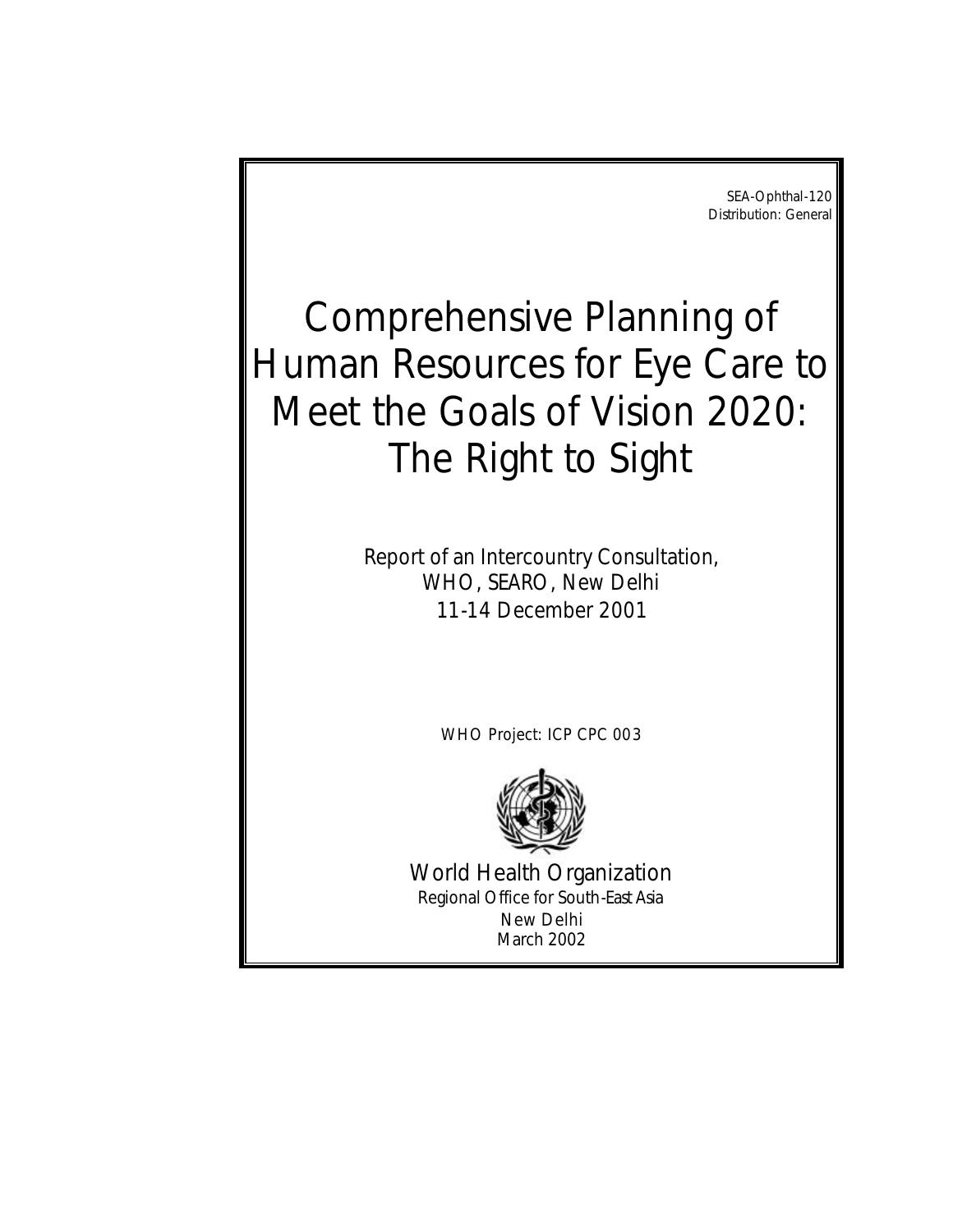(C) Word Health Organization (2002)

This document is not a formal publication of the World Health Organization (WHO), and all rights are reserved by the Organization. The document may, however, be freely reviewed, abstracted, reproduced or translated, in part or in whole, but not for sale or for use in conjunction with commercial purposes.

The views expressed in documents by named authors are solely the responsibility of those authors.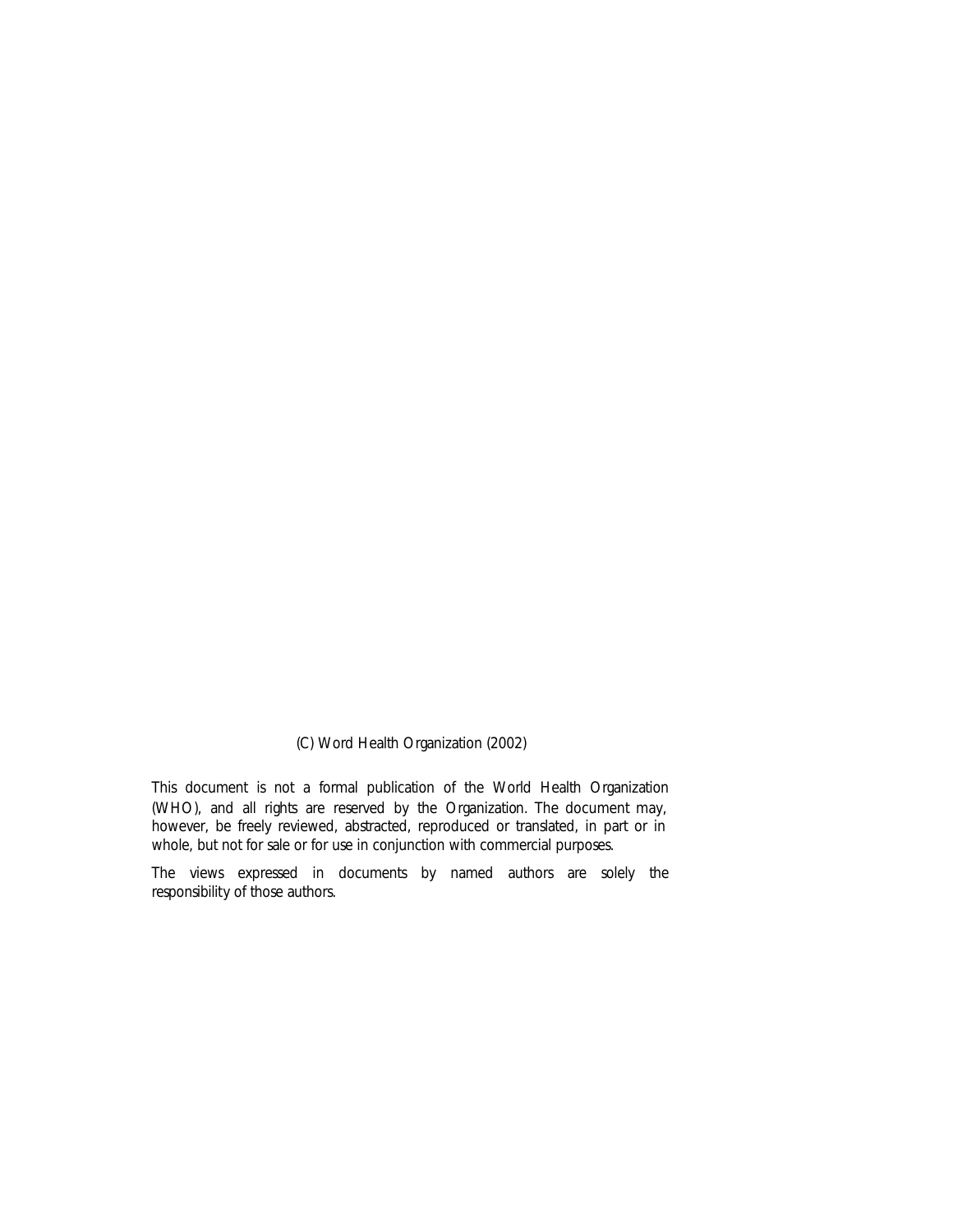# **CONTENTS**

| 2. |      |                                                                          |  |
|----|------|--------------------------------------------------------------------------|--|
| 3. |      |                                                                          |  |
|    | 3.1  | Global Perspective on Human Resources in the Context of Vision 2020      |  |
|    | 3.2  | Regional Perspective on Human Resources in the Context of Vision 2020. 3 |  |
|    | 3.3  |                                                                          |  |
|    | 3.4  |                                                                          |  |
| 4. |      |                                                                          |  |
|    | 4.1  |                                                                          |  |
|    | 4.2  |                                                                          |  |
|    | 4.3. |                                                                          |  |
|    | 4.4. | Guidelines for Comprehensive Planning on Human Resources for Eye Care9   |  |
| 5. |      |                                                                          |  |
|    | 5.1. |                                                                          |  |
|    | 5.2  |                                                                          |  |
|    |      |                                                                          |  |

#### **Annexes**

# Page iii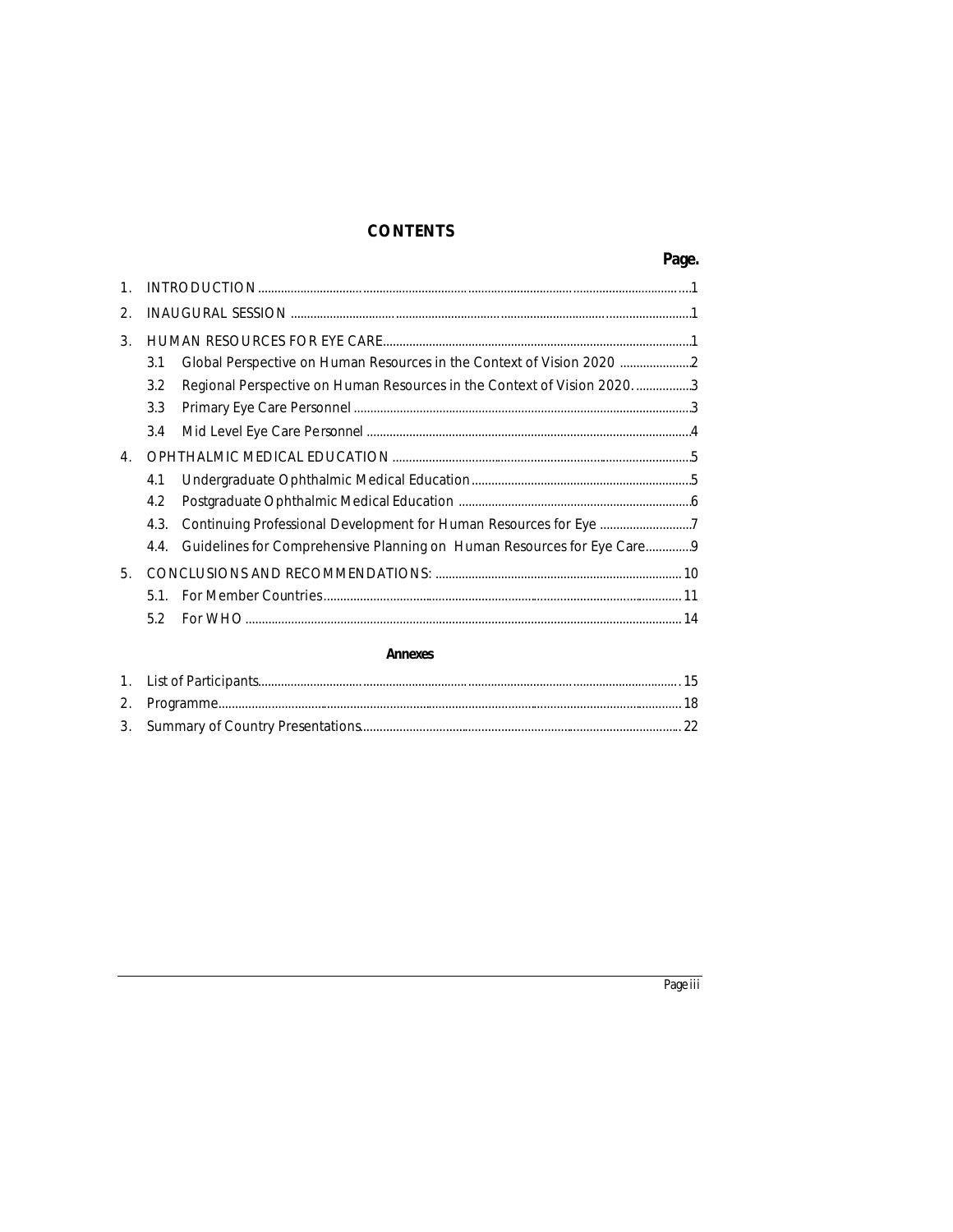# **1. INTRODUCTION**

An Intercountry Consultation on Comprehensive Planning of Human Resources for Eye Care to meet the goals of Vision 2020 The Right to Sight was convened at the South-East Asia Regional Office from 11 – 14 December 2001. Nineteen participants from nine countries of the Region and five representatives from nongovernmental organizations and members of the WHO Secretariat participated in the meeting. The list of the participants and the programme of the consultation are in Annex I and II respectively.

# **2. INAUGURAL SESSION**

Dr Uton Muchtar Rafei, the Regional Director, WHO/SEARO inaugurated the meeting. In his opening remarks, he referred to the importance of the Vision 2020: The Right to Sight initiative to all the Member Countries as evidenced by the Regional Committee resolution, ICP OSD 002 /2000. He stressed the critical role of appropriately trained human resources at all levels in the Member Countries to help achieve the goals of Vision 2020. Human resources were recognized to be the costliest element in a health programme and the issues in their training, deployment, retention and utilization are complex. He emphasized the need to strengthen the mid-level personnel cadres in eye care delivery. Prevention of blindness activities was in different stages of development in the Member Countries and there was an opportunity for collaboration and technical cooperation among Member Countries in this regard.

# **3. HUMAN RESOURCES FOR EYE CARE**

The objectives of the consultation were as follows:

- (1) To critically review the status of the eye health workers in the Region with regard to number, mix and distribution;
- (2) To identify critical areas of deficiency and outline major areas for reform in educational policies, and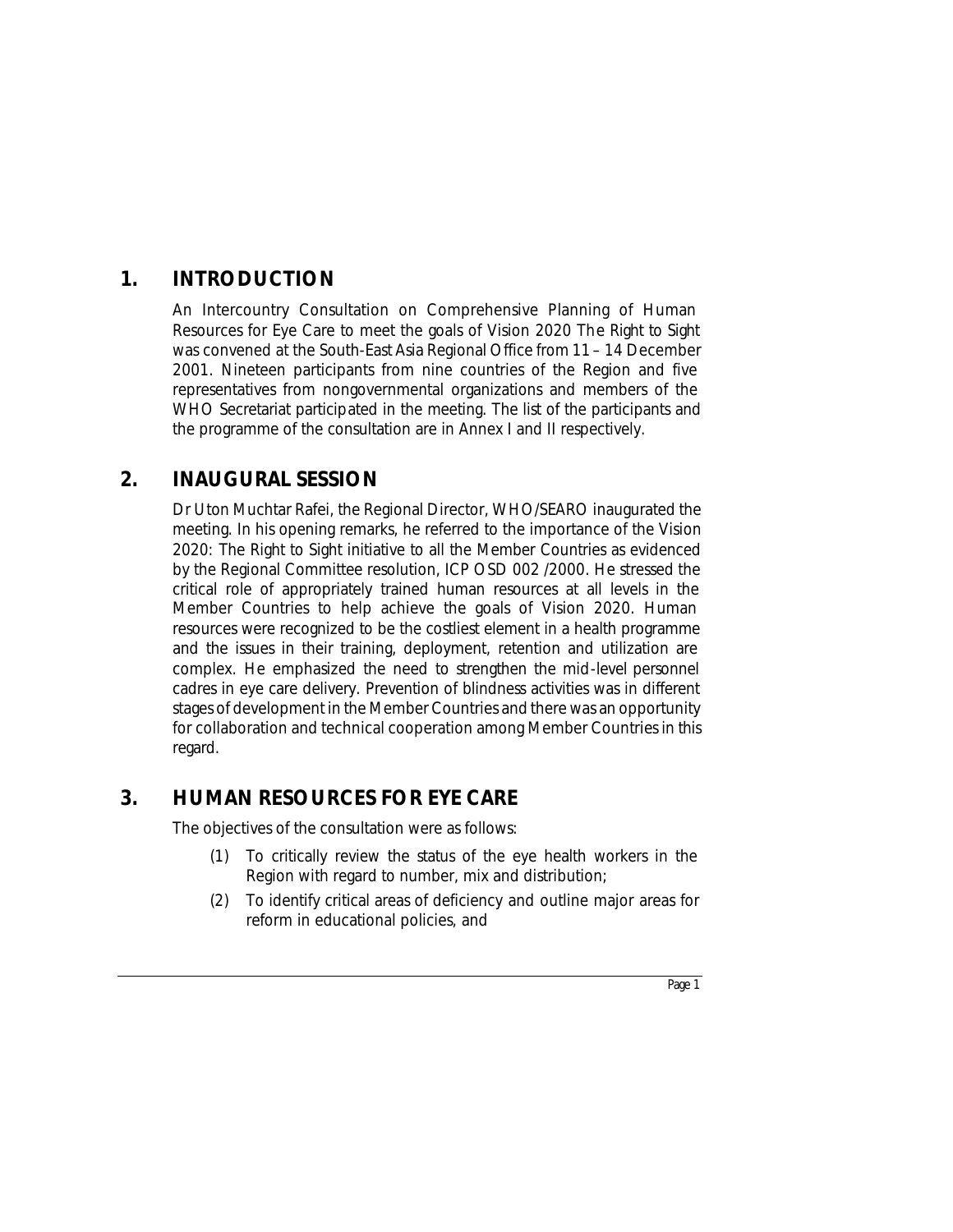(3) To provide guidelines for developing comprehensive Human Resources for Health (HRH) plans for eye care, with special attention to mid level and primary eye care personnel.

The expected outcome was a guideline for comprehensive planning of human resources for eye care for Vision 2020 – The Right to Sight, sensitive to the needs of the population.

Dr Anand Kannan (India) and Dr Watanee Jenchitr (Thailand) were nominated Chairperson and Vice-chairperson respectively. Professor Shashank Koirala and Dr Sk Md Aminul Islam were nominated rapporteurs.

A summary of country presentations is given at Annex III

# **3.1 Global Perspective on Human Resources in the Context of Vision 2020**

Dr R Pararajasegaram, WHO/HQ Geneva said that appropriately and adequately trained people can be the greatest asset of any programme. Before embarking upon some predetermined formula of doctor or mid level personnel to population ratio, the efficient utilization of existing personnel should be considered.

Comprehensive human resource planning should be based on the cardinal principles of provision of eye care as an integral part of the health care system at all levels and particularly at the community level.

The mid -level eye care personnel served as a critical link between the primary and secondary/tertiary levels. Unfortunately policy matters, professional commitment among ophthalmologists, training and certification provisions and acceptable career structures are not in place in the Region at the moment.

Medical graduates handling primary care make up significant proportions of eye care provided to the population. They ought to be provided with short courses in basic eye care after their graduation in addition to appropriate training on Vision care during their undergraduate education.

Maldistribution of human resources is a critical issue. National averages may distort the true situation. Disaggregated data from district level are therefore essential for planning more equitable distribution.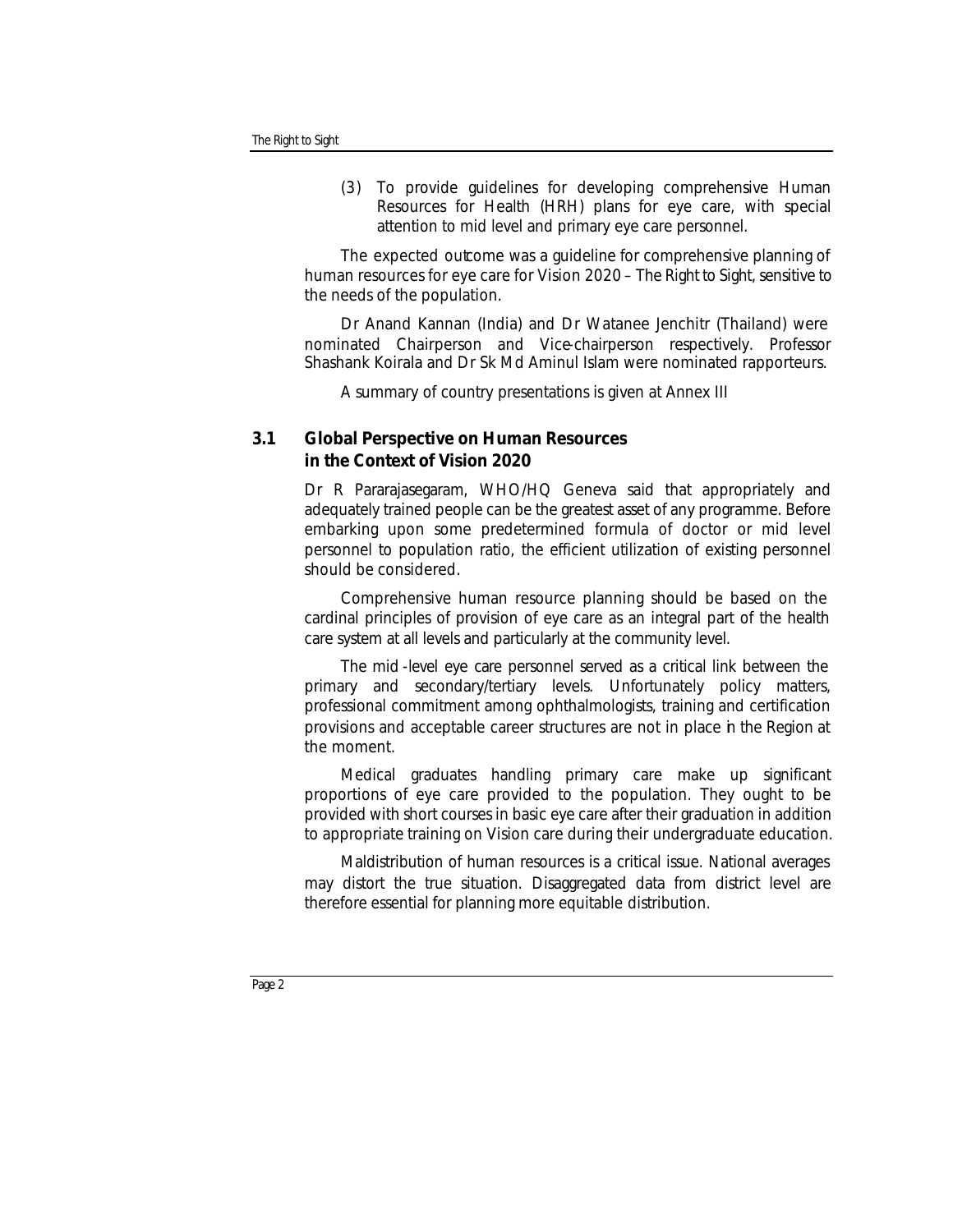Dr R Pararajasegaram, further stressed the need for careful participatory planning specially between medical education and medical services, appropriate training with relevant content, methods and proper evaluation and good management for human resource development. He further reiterated that establishment of a sustainable and comprehensive global eye care system and importance social equity in access together with affordable quality were of utmost interest.

# **3.2 Regional Perspective on Human Resources in the Context of Vision 2020.**

Highlighting the critical importance of human resources, Dr Madan P. Upadhyay, Regional Adviser, Disability, Injury Prevention and Rehabilitation WHO/SEARO, New Delhi, said that any health system is only as good as the personnel working in it, for they are the ones to make or break the system.

His presentation covered the current status of ophthalmic manpower in the South-East Asia Region, issues and concerns as well as quantitative and qualitative aspects of human resources for health. The critical issues in eyecare workforce are inadequate numbers, inappropriate mix of category and skill, inequitable distribution and low productivity across the Region.

The currently available 12,000 ophthalmologists compared to only about 6,000 mid -level professionals is grossly inadequate and unacceptable. There is uniform shortage of all cadres of eye care personnel. To meet the targets for development of Vision 2020, the countries will have to make a quantum jump.

There is lack of policy; training and employment opportunities for midlevel eye care personnel. Most of the population in the Region (80%) reside in rural areas, while most of the ophthalmic human resources (80%) are located in urban areas, creating an 80:20 imbalance.

# **3.3 Primary Eye Care Personnel**

The basic strategy to achieve the Vision 2020 goals is through the integration of primary eye care into primary health care. In countries where primary health care development is strong and functional, eye care programmes have achieved success. A series of personnel were itemized as potential primary eye care providers in the different countries and their roles and tasks clarified.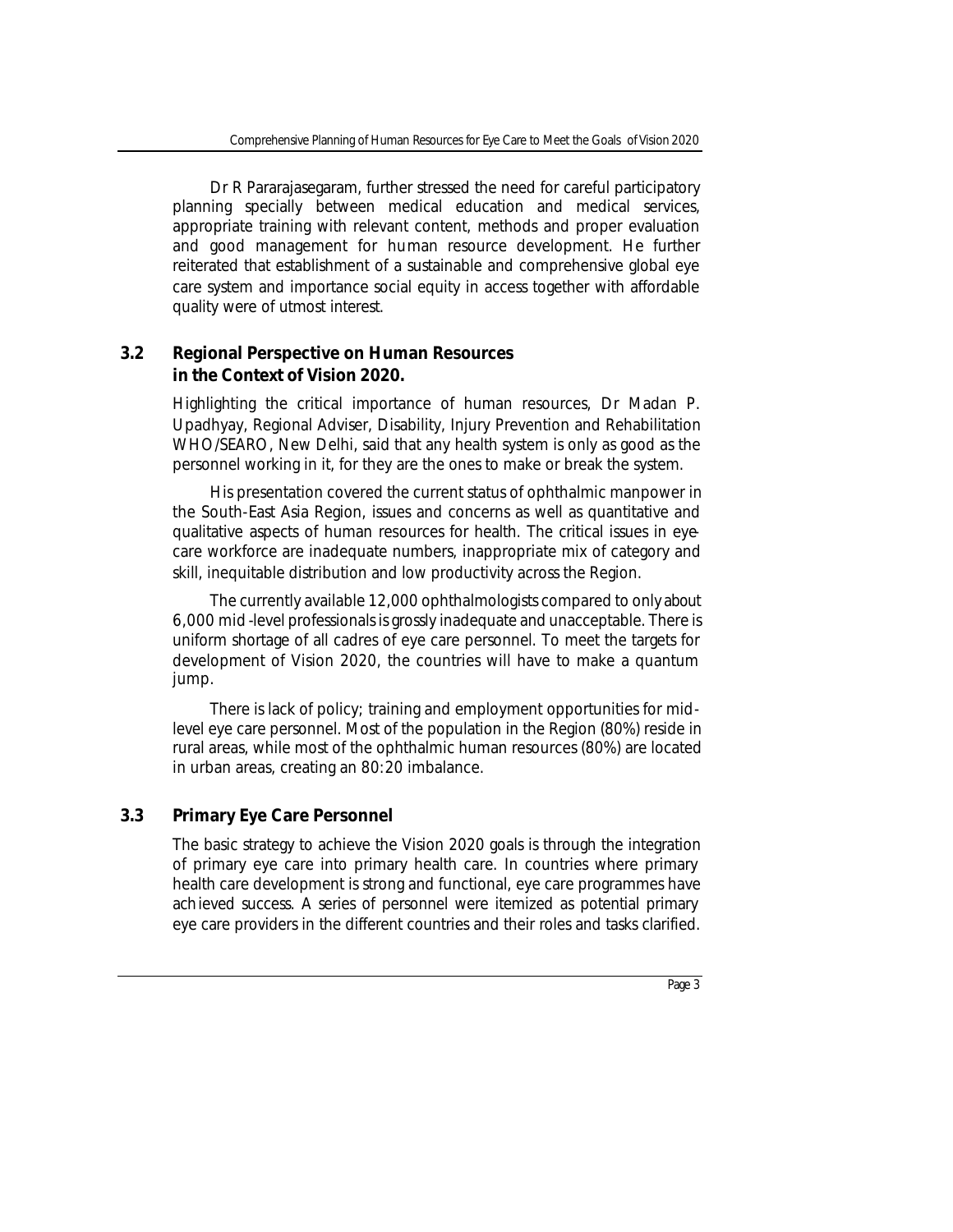Personnel providing primary eye care vary a great deal between the countries. In some countries, particularly the developed ones, physicians provide primary eye care. However, in the Region, non-physician workforce constitutes the bulk of primary eye care providers.

One appropriately trained primary eye care provider may be able to cater to a population of 5,000. However, the number would vary depending on disease burden, workload, terrain and population density. Primary eye care workers need to be adequately supported with essential item of supplies and supervision.

Some, all or a combination of the following could serve as primary eye care providers. Their proposed category and expected job responsibility is shown in the table below:

| Unskilled<br><b>Workers</b>           | Eye health promotion and eye screening                                                                                                                                          |  |  |  |  |
|---------------------------------------|---------------------------------------------------------------------------------------------------------------------------------------------------------------------------------|--|--|--|--|
| <b>Volunteers</b>                     | <b>Blind Register in villages</b>                                                                                                                                               |  |  |  |  |
| Community<br>Health<br><b>Workers</b> | Identify nutritional disorders<br>Cataract, red eye<br>Identify blind persons in the community<br>Provide eye health education<br>Ensure treatment has been taken               |  |  |  |  |
| Technicians                           | Identify common External diseases, cataract, treat red eye,<br>remove foreign bodies, provide emergency care, post<br>operative follow-up, refraction, prescription of glasses. |  |  |  |  |

*Role clarification for primary eye care personnel*

In addition to the above, the following categories of primary eye care workers were reported to exist in different countries: motivators, social workers; teachers, druggists/chemists; traditional healers; link workers and volunteers.

# **3.4 Mid Level Eye Care Personnel**

Dr Raj Kumar, Principal Investigator of an Intercountry WHO funded, multicountry assessment of current status of education, training and deployment of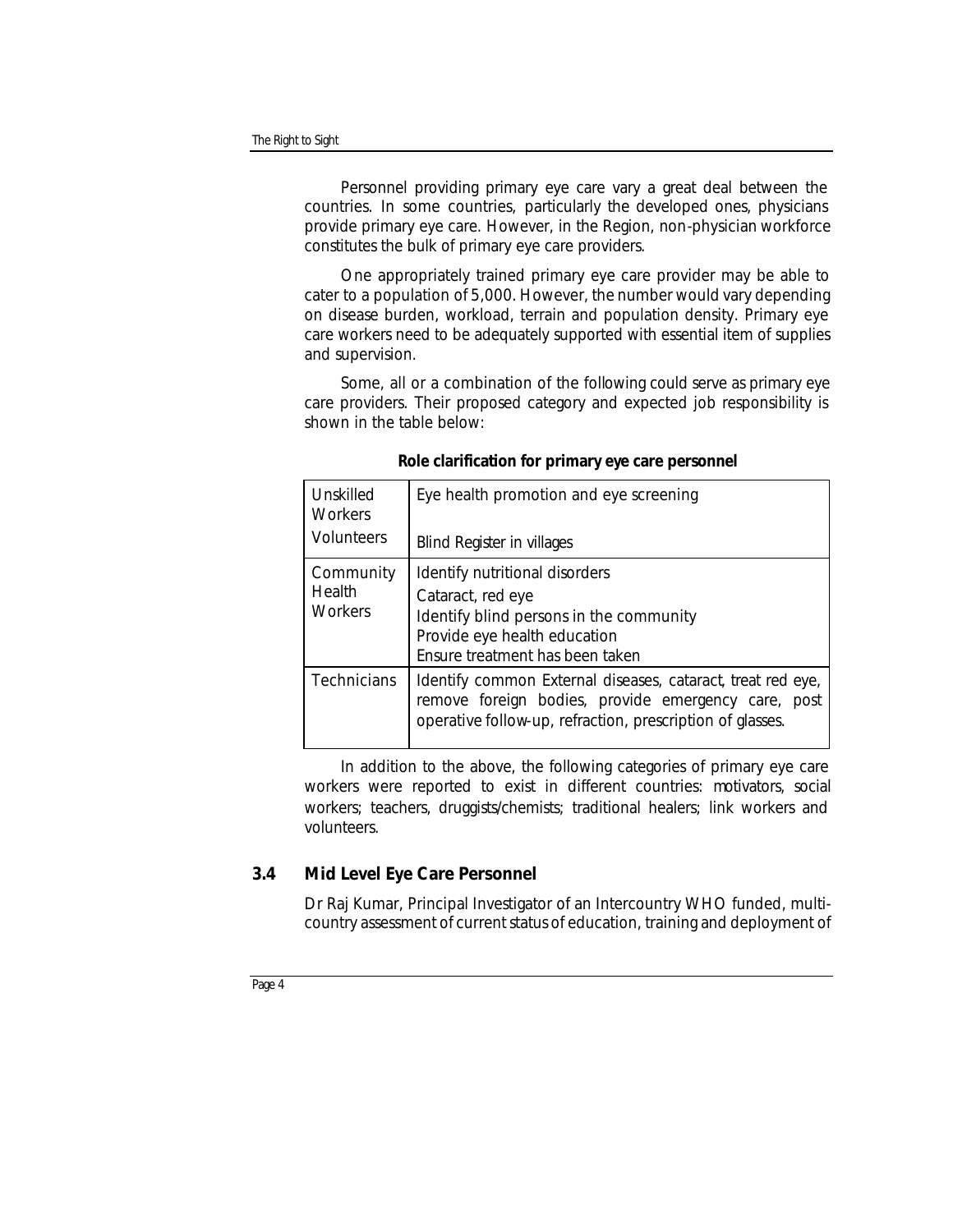mid-level eye care personnel in the Region, presented the findings of the study. The methodology included questionnaires and selective interviews/ focus group discussions. The emerging generic issues included multiple categories creating confusion about roles, lack of uniformity of training, deployment and utilization, lack of planning and policies and lack of infrastructure and funding to augment production. Reviewing existing models in the Region and beyond, educational models like three-year degree course in ophthalmic sciences, one-year course in ophthalmic assistant were suggested. Entry criteria, course contents, training methodology and evaluation of these programmes were further elaborated. Formation of a task force for advocacy, role clarification / job description and planning workshop to iron out critical issues related to this level of eye care personnel were recommended as an important step to take this issue further.

# **4. OPHTHALMIC MEDICAL EDUCATION**

# **4.1 Undergraduate Ophthalmic Medical Education**

A study on the status of ophthalmic medical education in the South-East Asia Region of WHO was commissioned by the Regional Office to assess the current status of ophthalmic medical education in the Region. Presenting the findings of this study, Dr G.V.S Murthy said that undergraduate medical courses in the Region were relatively uniform in terms of duration of the undergraduate medical course and clinical curricula. However, student-faculty ratios were found to vary significantly across the Region. Most colleges had adverse faculty: student ratios for undergraduate courses. In 70% of the colleges there was one teaching faculty for 10 students, while in little over 20%, there was only one faculty for 20 students.

The number of lectures scheduled in ophthalmology as well as clinical posting in ophthalmology was reported to be inadequate in most of countries of the Region. Deficiencies existed in exposure to diagnostic and surgical methods and community eye care as well as in under-emphasis on common local eye conditions.

In nearly a third of the responding medical institutions, there was no separate examination in ophthalmology at the undergraduate level. This was usually clubbed with general surgery.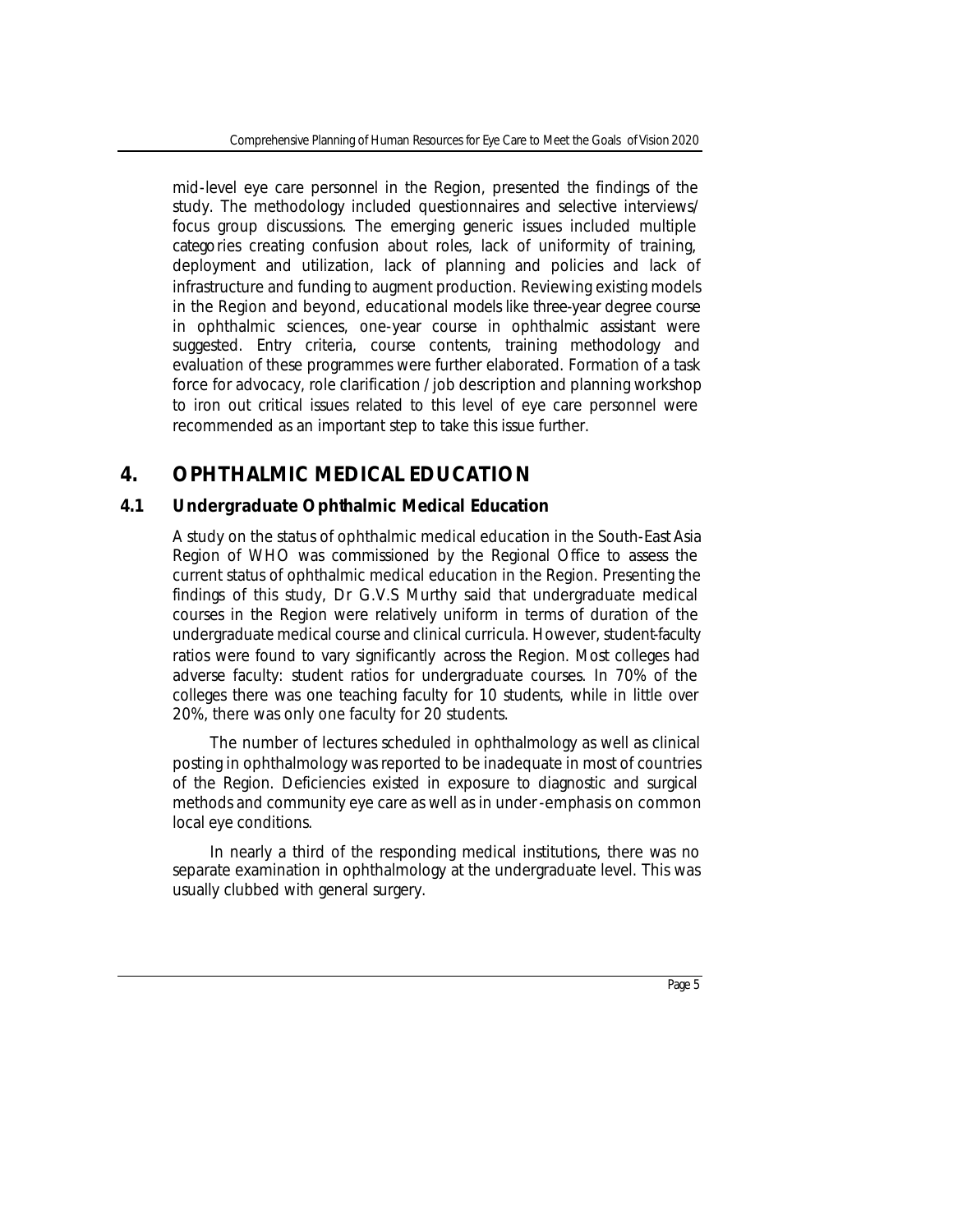There was no uniformity in the examination pattern with most institutions examining students at the end of the final clinical year, while some conducted examinations in the second clinical year or six months before the final clinical examination. There was no uniformity in the pattern of internal assessment of undergraduate students in ophthalmology. In more than half the responding institutions no specific curricula or teaching hours were designated for community ophthalmology. Although most institutions felt that there was a need for augmenting skills in community eye care, in practice, this was observed to be a neglected area. The lack of adequate clinical, diagnostic and surgical exposure, less emphasis on community orientation, poor quality teaching material, faulty examination and assessment systems and adverse faculty student ratios were the major deficiencies highlighted by the responding colleges in the Region.

In Bangladesh, DPR Korea and Indonesia, heads of institutions stated that ophthalmology was not perceived to be a popular choice for specialization by the medical students.

# **4.2 Postgraduate Ophthalmic Medical Education**

Dr P C Karmacharya, STC/DPR, SEARO, made a presentation on ophthalmic manpower training in the South-East Asia Region with a view to link ophthalmic manpower training to Vision 2020: The Right to Sight. Reviewing the historical perspectives and current scenario in the Region, he stressed the need to be aware of the pressure for change. Ophthalmic manpower training has to be reviewed against increasing public health knowledge as also public expectations.

Of late, the capacity to treat illness has dramatically increased. On the other hand, costs of care are moving beyond government or private paying capacity. In the context of the changed role of ophthalmologists, their training has to address several issues like leadership, management, performance and cost containment. Addressing the issues of quantity, he said that against 12000 ophthalmologists currently available, 40000 were needed in the year 2020. He also highligh ted issues related to quality and distribution and diploma versus degree programme.

Presenting the situation analysis of ophthalmic postgraduate medical education in South -East Asia, Dr G.V.S. Murthy covered the salient features of the study undertaken in five countries – Bangladesh, Indonesia, Nepal,

*Page 6*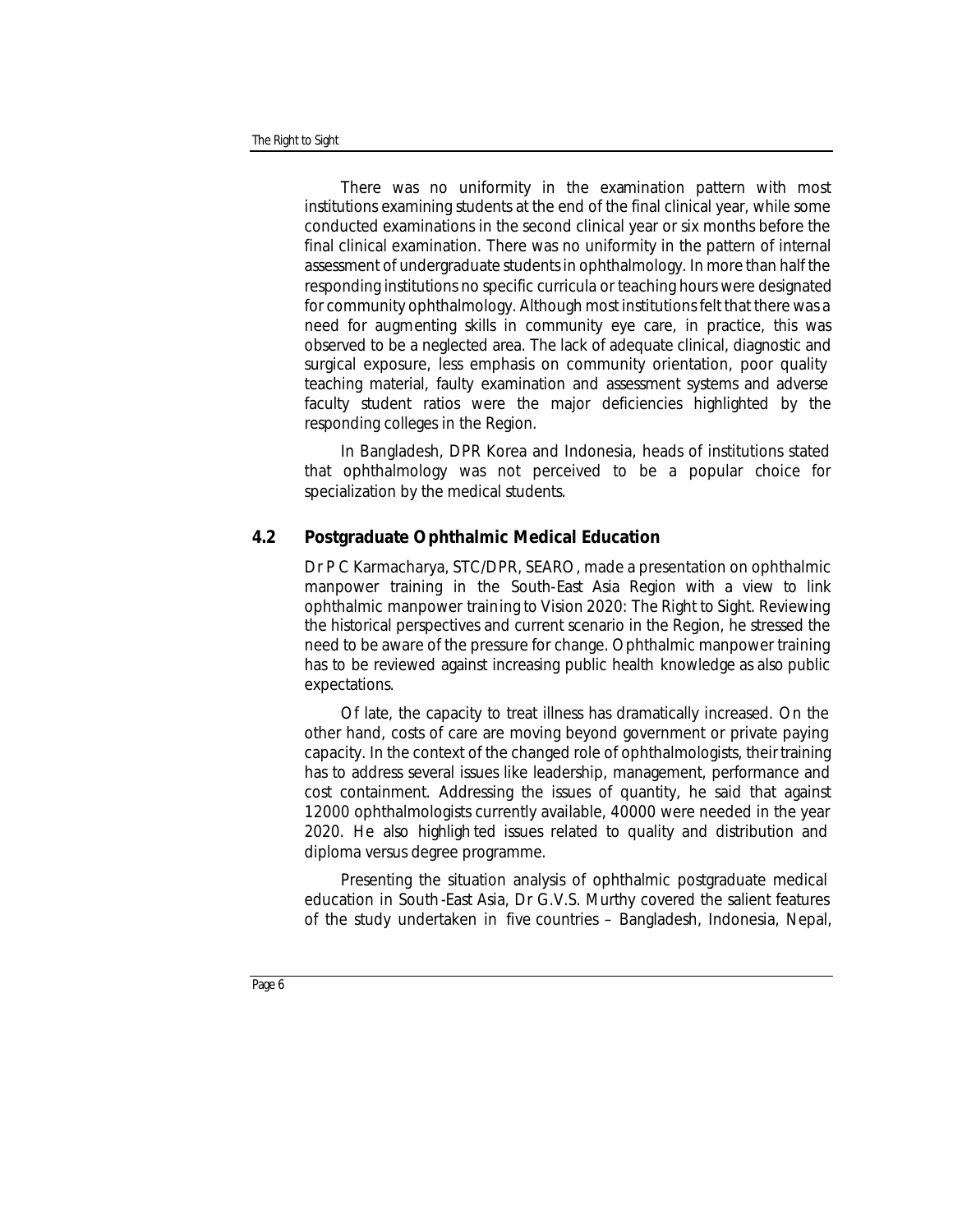Sri Lanka and Thailand. There was wide variation both within and between the countries in relation to the duration, content, training methodology and evaluation of postgraduate training. Surgical exposure during postgraduate training in the Region seemed to be limited largely to cataract surgery (both with and without intraocular lenses). Exposure to other surgical procedures seemed to be limited. Exposure to diagnostic procedures like electroretinography/electrooculography, ultrasonography, fluorescein angiography and automated perimetry and to community ophthalmology was grossly inadequate. `Hands on experience' in relation to low Vision prescriptions too were inadequate.

Poorly trained faculty, paucity of teaching faculty in some countries, poor training infrastructure, lack of instruments, lack of proper curricula, lack of clinical, surgical material and poor teacher student interaction were cited as important reasons for inadequate training during post graduate period.

The strengths and weaknesses of the eye care delivery system in the Region were highlighted. The issues varied significantly between the countries.

Centralized academic control of medical education, improved training infrastructure, augmented referral network, financial commitment for blindness control activities, both from the government as well as the NGOs, reorientation of primary care physicians and increased emphasis on primary care and community ophthalmology in graduate and postgraduate education were considered as important remedial measures in improving medical education and eye care service delivery in the Region.

# **4.3 Continuing Professional Development for Human Resources for Eye**

There were two presentations on this subject.

*(1) Continuing Professional Development of Health Personnel: Dr P.T. Jaywickramarajah, Regional Adviser for Human Resources for Health, WHO/SEARO.* 

Dr P.T. Jayawickramrajah, clarified that unlike advanced professional development by acquiring degrees or diplomas, continuin g education is a part of lifelong learning that begins just after formal education ends. Continuing education consists of planned learning experiences organized in a logical manner, which build on previously learned knowledge, skills and attitude.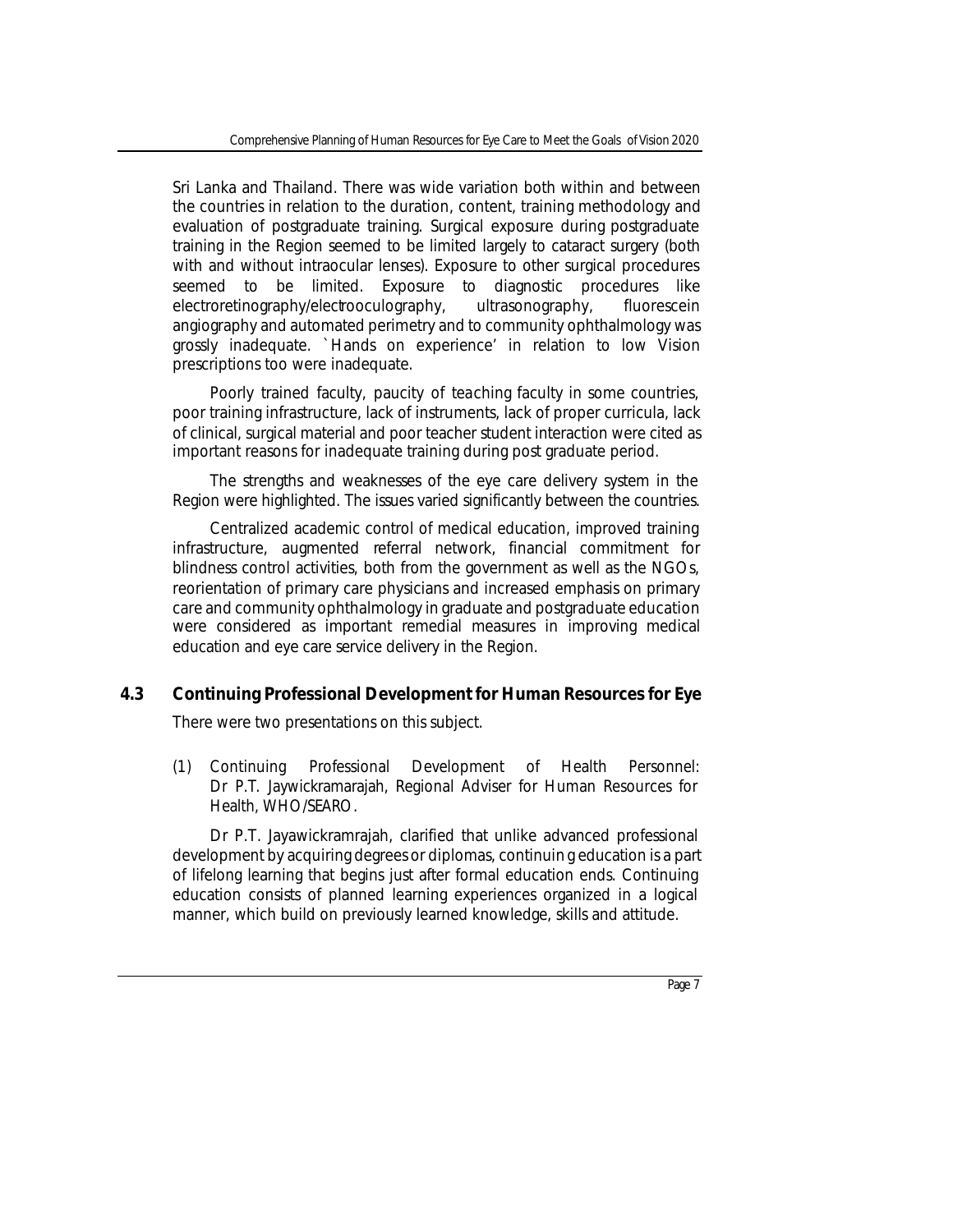Continuing professional development is a process by which health professionals keep updated to meet the needs of the patients, the health service and their own professional advancement.

Continuing education has also come to include managerial, social and professional skills – topics beyond traditional clinical medical subjects in a multidisciplinary context of patient care. Institutes, professional societies, and specialty boards have been providing continuing education by methods of external and internal activities.

Methods of imparting continuing education, by external activities may be in the form of training courses, distance education, academic seminars, telephone conference, scientific meetings, video presentation conferences, audio presentation or telemedicine. Similarly, internal activities entails practice based learning, case conferences, grand ward round, peer consultation and review of articles at journal clubs. Enduring materials as method of continuing education include print media, CD-ROM and web based materials.

Certification and revalidation are important in this process, as is clinical audit. Continuing education should be based on needs assessment, educational planning and programme evaluation.

Continuing education should be integrated with continuing professional development. At this moment this is a seemingly disorganized enterprise in the Region. Long-term plans like Vision 2020 should explore and utilize its potentiality while planning human resources for eye care.

#### *(2) Distance learning and its relevance*

Distance education is a modified way of institutional education wherein it is not essential for the teacher and the learner to be in face-to-face contact all the time. Distance education has now become established as an educational strategy.

Dr Raj Kumar discussed the importance of applying distance learning in the eye care sector with a shift in the focus from teacher to learner-based, basic sciences to applied sciences and from classroom attendance to achieving competence. However, the downside of distance education is that it entails limited clinical / technical exposure with no hands-on experience and little faculty – student interaction. Distance education programmes are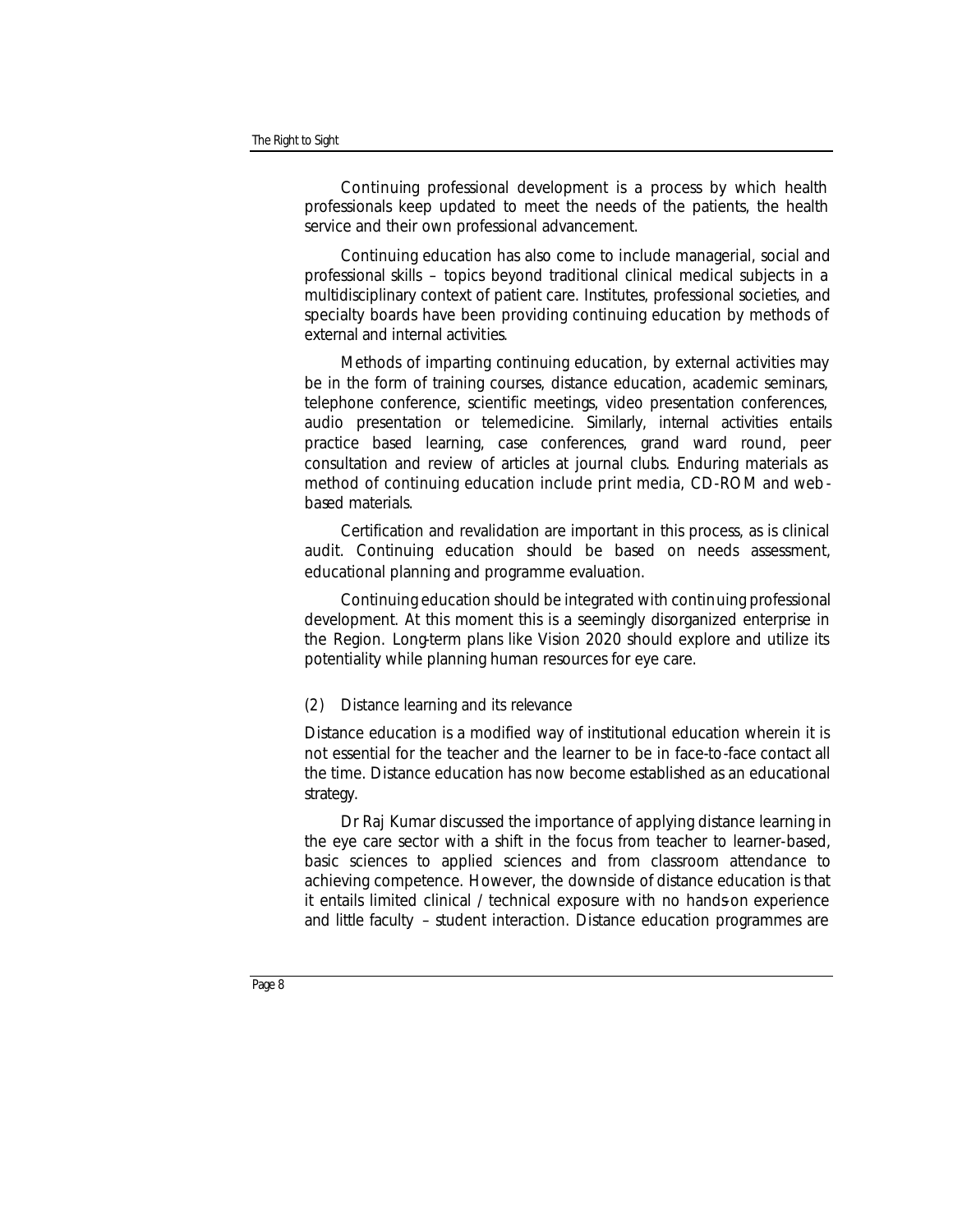offered by schools / institutions, universities in the Region (B Sc Ophthalm ic Techniques in India) as well as in other Regions. The prevailing weak licensing system, absence of accreditation system and variations across institutions, its limitations and related issues should be considered in future planning. In eye care setting, distance education is a powerful alternative strategy for training different cadres of eye health personnel. The potential of this method should be explored and linked to achieving the goals of Vision 2020:The right to sight.

# **4.4 Guidelines for Comprehensive Planning on Human Resources for Eye Care**

Dr P.C. Karmacharya presented an overview of the guidelines for comprehensive planning of human resources for eye care and emphasized the importance of human resources not only as precious and expensive commodity, but also a vital element to attain the social objectives of Vision 2020: The Right to Sight.

Human resources planning consists of determining how best to produce, deploy and use manpower in the right numbers with the right skills to perform health service functions.

Although a cyclical process, across all jurisdictions and for covering all levels of planning, a general scheme of five Ps: Policy, Planning, Programme, Process, Product is often used as a guide.

Policy being a statement of intent or direction that provides guidance for actions and decisions has to be reviewed before embarking on planning. Gray areas in policy like vacuum or absence, inadequacy in formulation or implementation not leading to intended goal have to be resolved before detailed planning begins.

Human resource planning should be an integral part of health planning and human resource planning for eye care, in turn, and part of human resource planning for health care.

Planning has to be participatory in nature with an amalgam of key players like high officials from different ministries of planning, health, education, finance and universities/institutes, professional organizations and nongovernmental organizations as well as the private sector.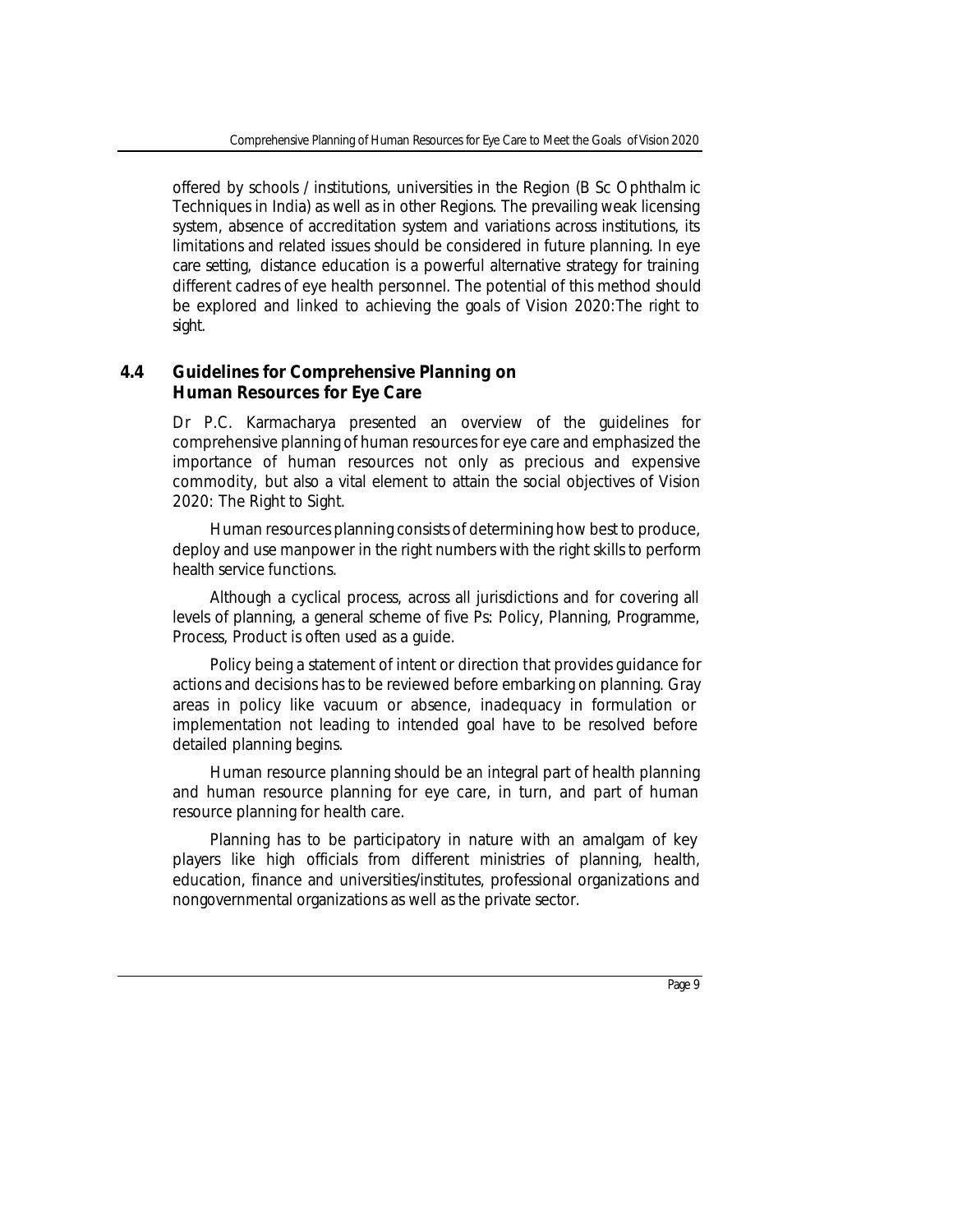Variables like health care status with need and demand, labour market trends, demographic/epidemiological changes, socio-economic development, technical advances and fiscal capacity should be critically considered for human resource planning.

Although several methods of estimation of categories of human resource are available, no single method can be used as a yardstick. Rather than extrapolating the numbers, each country has to train its eye work force as per its need and capability. Besides the number, human resource planning has to address the issues of appropriate mix of skills, geographical coverage, relevance of the training programmes, integration of production and deployment as well as cost containment.

Planning being an ongoing process of multiple stages has to consider formulation, implementation, monitoring, adjusting and reformulating as a rolling document. The seven steps to successful planning of human resources viz., situation analysis, future requirements, mismatches, solving mismatches, strategies, organization and management, implementation and monitoring were outlined. The steps however, do not necessarily need to be sequential and can often be simultaneous. Countries should develop their plans to suit their needs and circumstances as per their capacities.

# **5. CONCLUSIONS AND RECOMMENDATIONS**

The participants noted with appreciation the commitment and support of the Regional Office to the development of Vision 2020 in the Region. They recognized WHO's immense contribution to human resource development in general, in the Member Countries and its continued assistance to human resource development for eye care was welcomed.

The current efforts by Regional Office to carry out situation analysis of existing human resources and training programmes in Member Countries to establish the evidence base for the same were appreciated.

Based on the plenary and group work discussions, resulting from the terms of reference, the following recommendations were made to comprehensively plan human resources for eye care to meet the goals of Vision 2020: The Right to Sight.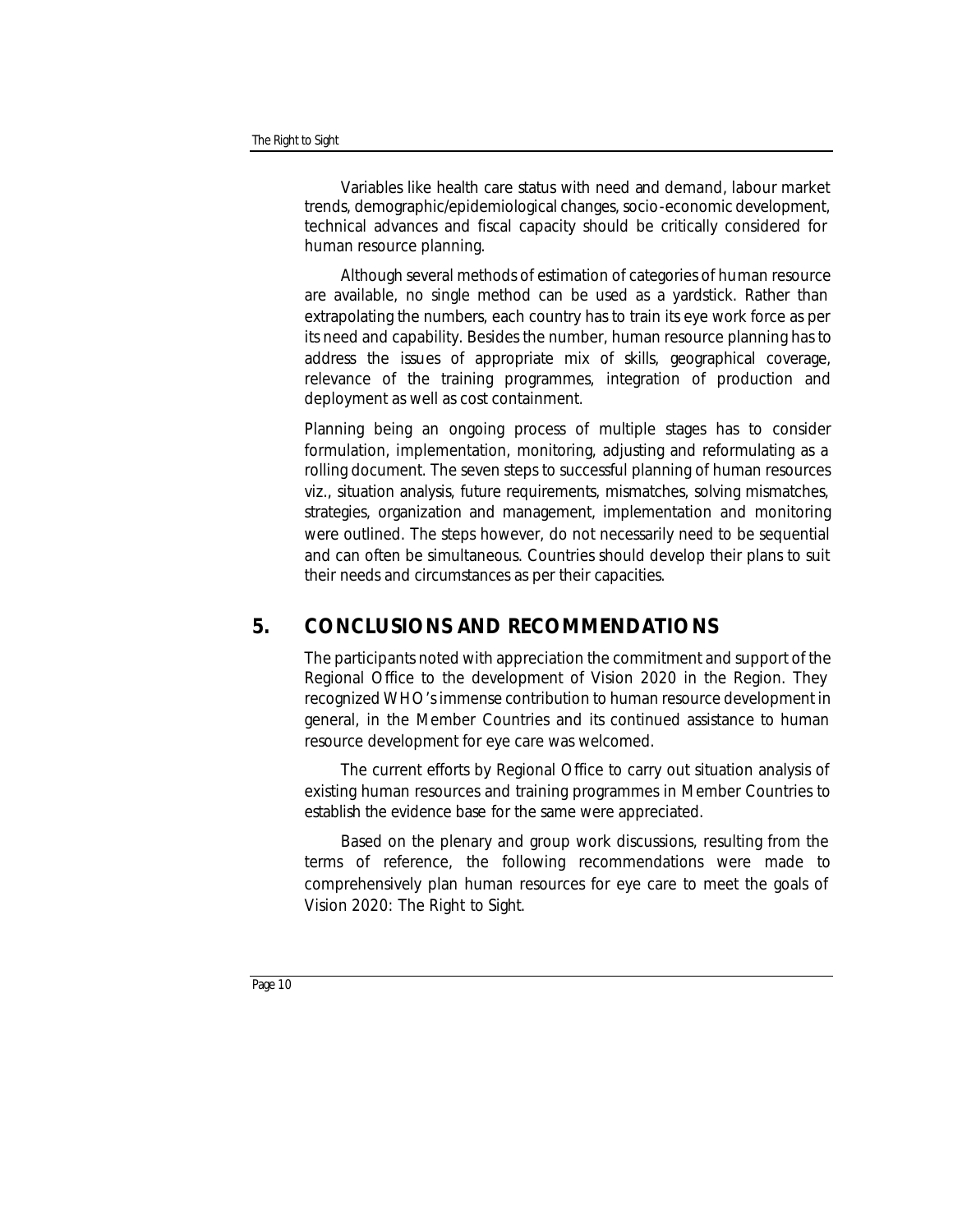# **5.1. For Member Countries**

# *General*

- (1) General situational analysis should be carried out as a prelude to the preparation of national Vision 2020 action plans.
- (2) Studies on economic cost and impact should be undertaken, as necessary in Member Countries.
- (3) All educational programmes at basic, mid and higher levels should be comparable and equivalent in Member Countries, have documented curricula with objectives, teaching learning experience and competency assessment methods.
- (4) Planning for human resource for Vision 2020 should be done within the overall context of Human Resource for Health planning in the country.
- (5) The optimal utilization of existing personnel could in itself improve the productivity in several components of Vision 2020. The determination of the appropriate mix of personnel and the need for the development of a culture of teamwork is necessary.
- (6) Since the misdistribution of personnel and infrastructure was responsible for significant inequity in the availability and quality of services in the rural areas in most countries, training programmes should consider the need for the provision of the basic infrastructure to trained personnel deployed to these areas.

# *Primary eye care*

- (1) Strengthen the primary eye care personnel through need based training, using the most appropriate methods.
- (2) The training and development of selected personnel be enhanced and supported to improve access and provide quality primary care, including referral to undeserved populations,
- (3) Opportunities for sharing experiences should be availed and supported.

# *Mid level eye care personnel*

(1) Top priority should be accorded to the training and/or re-training of mid-level eye care personnel, of whom there was an acute shortage.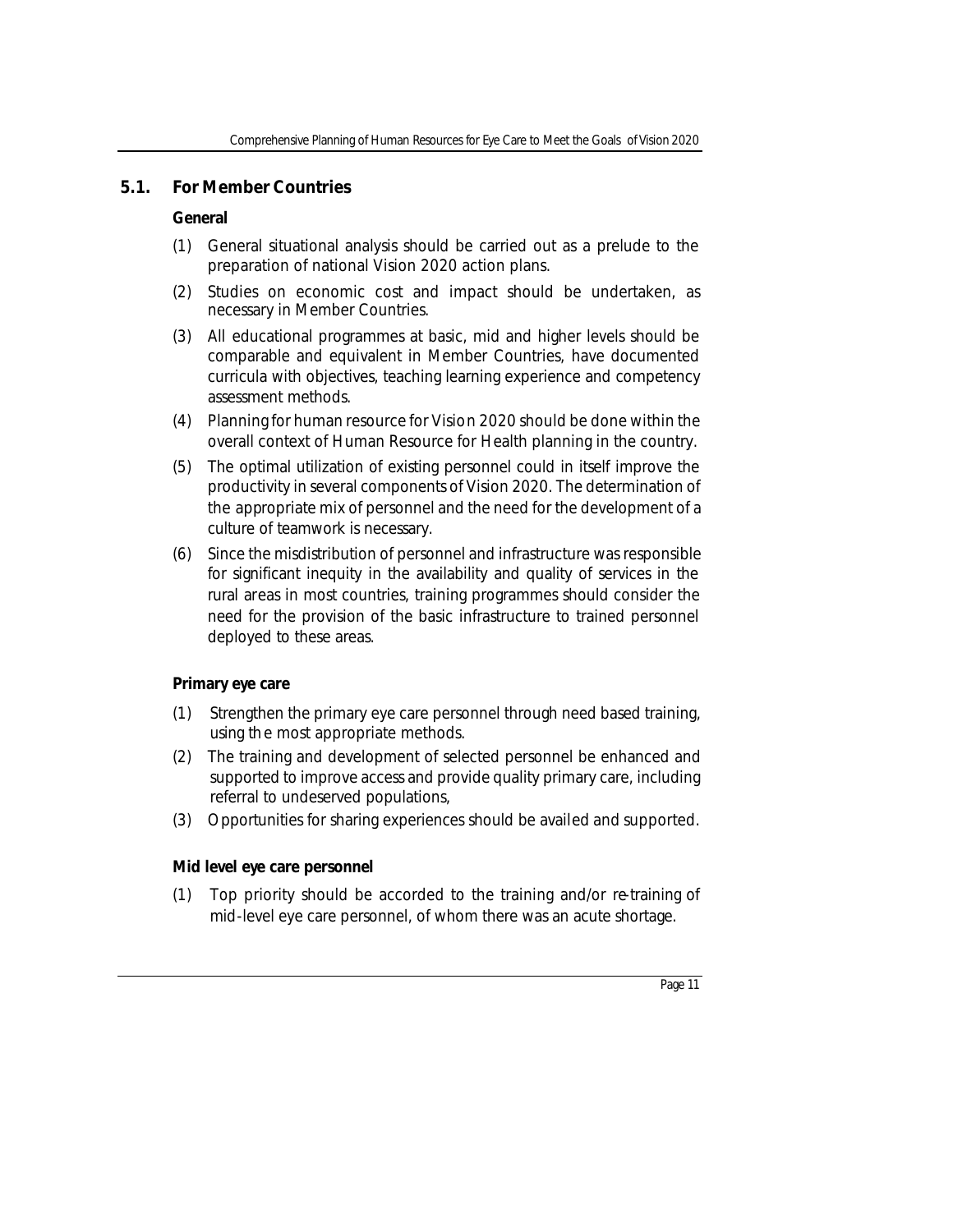- (2) National policy on training, deployment and utilization of such personnel should be formulated.
- (3) Allied eye health personnel, could be considered a generic title for this category of workers. Within this generic group, an attempt should be made to merge closely related categories so as to limit the number of different categories, depending upon country-specific needs.
- (4) Efforts should be made to design training programmes and create opportunities that will provide avenues for career advancement, professional and academic development.

## *Undergraduate ophthalmic medical education*

- (1) Having reviewed existing training methods and curricula, there was a consensus on the need for reorientation of the curricula to make them student centred and relevant to local needs.
- (2) A duration of ophthalmic posting consistent with the achievement of predetermined objectives should be allotted during undergraduate training and students should also be provided with learning opportunities in different settings to achieve the learning objectives.
- (3) There should be a compulsory separate examination in Ophthalmology.
- (4) The required strengthening of infrastructure and of the faculty should include the creation of a teaching department of ophthalmology with dedicated faculty members.
- (5) The concerned medical councils or analogous bodies should consider mandating under graduate teaching institutions, both in the governmental and nongovernmental and the private sector to implement these recommendations.

# *Post Graduate ophthalmic education*

- (1) While there exists undeniable need to increase the number of ophthalmologists to meet the targets of Vision 2020, all efforts should be undertaken to fully utilize currently available but under-utilised human resources and existing infrastructure, before setting up new training programmes or significantly increasing the intake of new trainees.
- (2) There is need to further improve the technical competencies of ophthalmologist in areas such as communication skills, attitudes for life

*Page 12*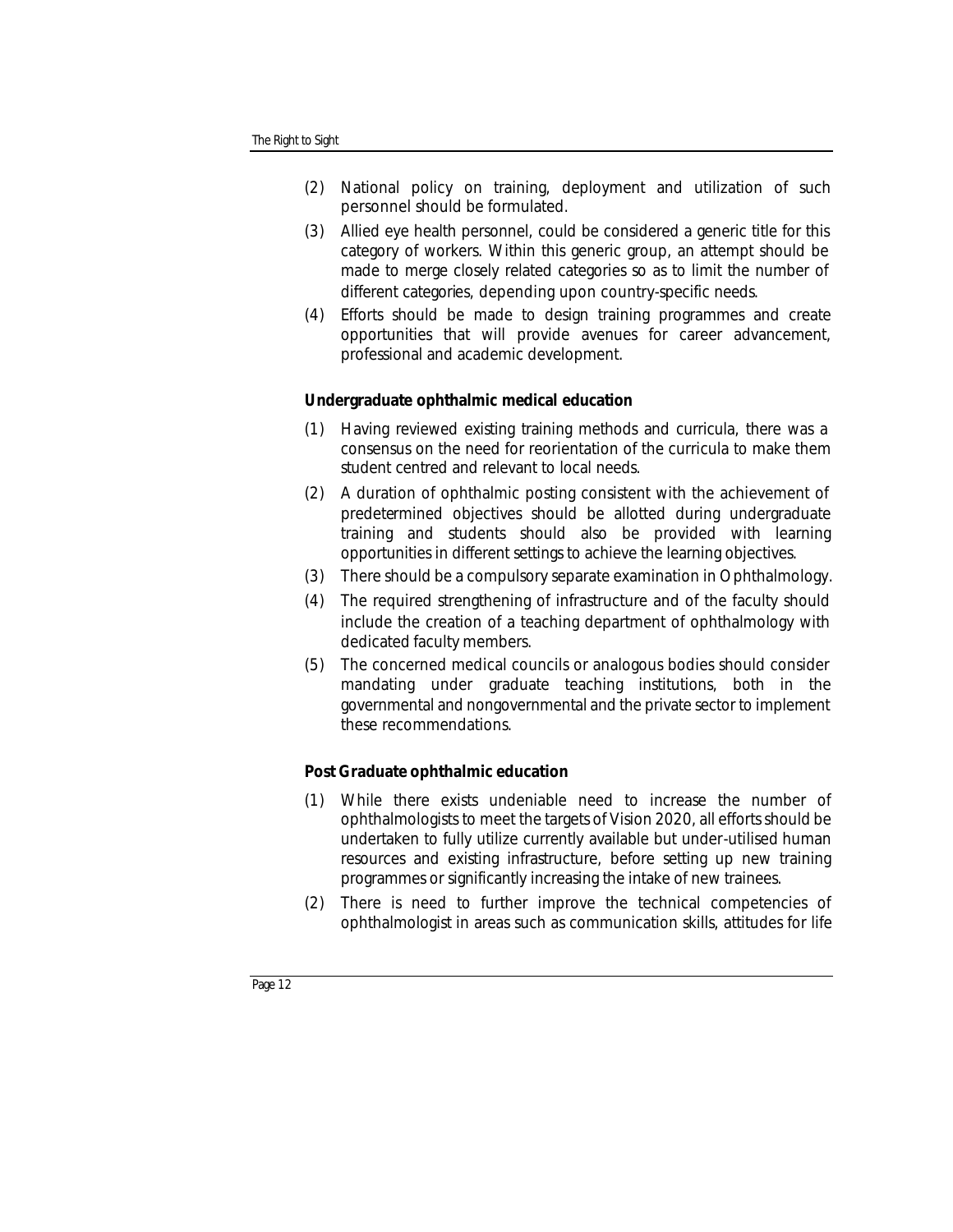long learning, management and leadership skills. Public health ophthalmology should be an essential component of clinical ophthalmology teaching and should be taught in an integral manner, rather than in isolation. Training sites should be as varied as possible including community settings, to provide useful learning experiences.

(3) Attention should be paid to subspecialty training in areas of emerging causes of blindness such as, diabetic retinopathy, glaucoma, and childhood blindness.

# *Training centres*

- (1) There are several potential centres in most countries to undertake training of the various cadres of personnel. Some of these centres would need strengthening in terms of faculty and infrastructure. Countries in the Region should identify such centres, and seek assistance as necessary to make them more productive. In the case of smaller countries, recourse should be had for training within the Region.
- (2) Some centres in larger neighbouring countries should be designated as Regional Training Centres particularly for training of trainers. In this regard WHO may be requested to provide support to bring out a Resource Directory.

# *Continuing professional development*

- (1) All avenues for continuing professional development and continuing education for all categories of eye care personnel should be explored and utilized.
- (2) Continuing professional development and continuing education was fragmented and poorly developed in most countries. Recent trends in reorienting traditional Continuing Medical Education (CME) should be adopted.
- (3) The feasibility of periodic assessment of professional competence, based on criteria to be developed, should be explored , National professional organizations in ophthalmology should be encouraged to pursue this with national regulatory bodies as appropriate, towards this and accreditation of country professional development programmes may be considered.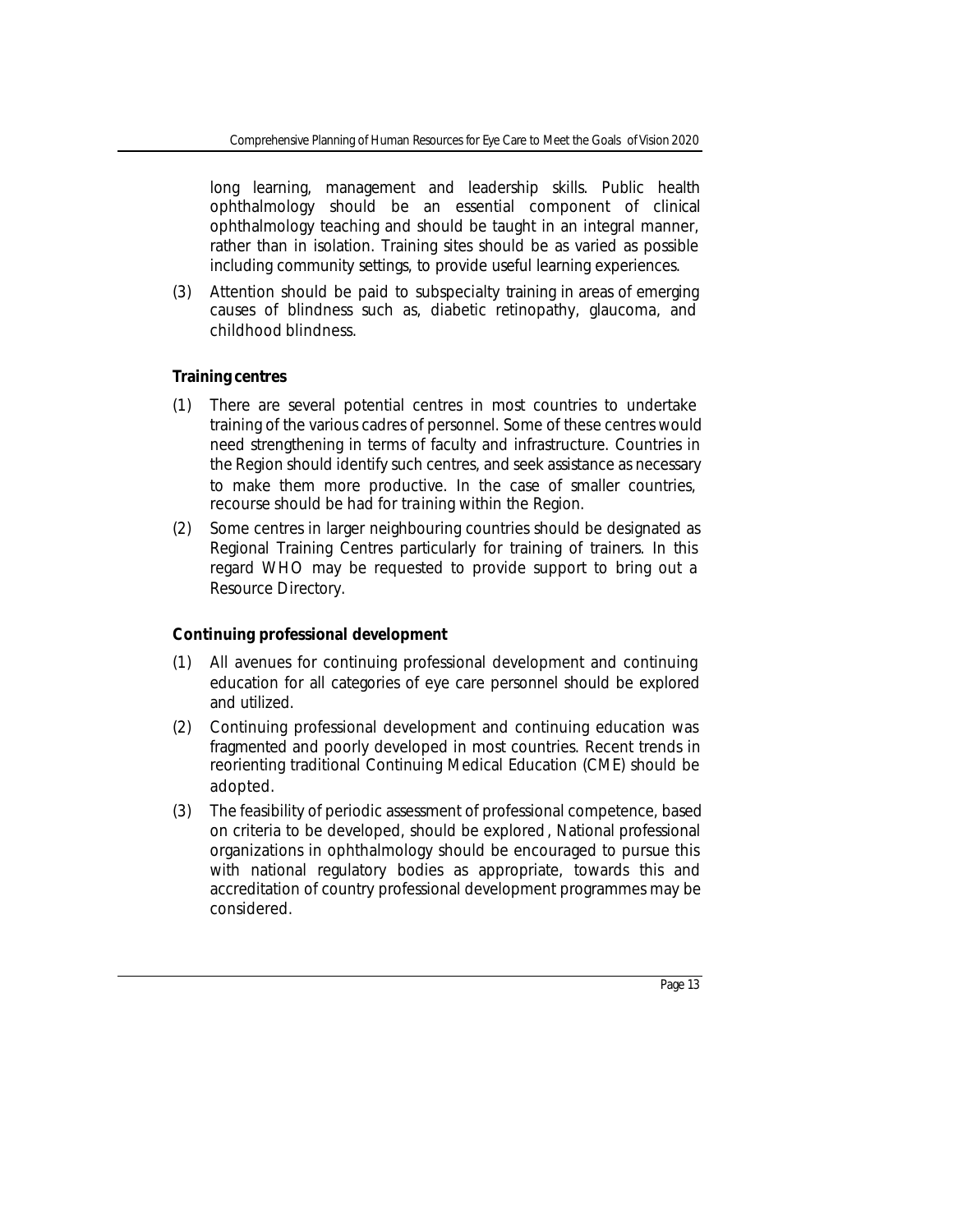# *Distance education*

Recent developments in communication technology have the potential for the development of distance learning opportunities. These should be explored for continuing education and the application of `Tele- Ophthalmology' in most countries is foreseeable in the future, if not immediately.

# **5.2 For WHO**

- (1) WHO should encourage and support the development/ strengthening of potential/centres engaged in training of various cadres of eye care personnel
- (2) WHO should facilitate and support networking of such HRH training institutions among the Member Countries within and outside the Region for sharing information, resources and expertise.
- (3) The process of determination of equivalence of degrees and diplomas of comparable educational programmes within the Region must be coordinated to promote human resources development for eye care.
- (4) In the present context of poorly defined training of mid level eye care personnel, WHO should constitute a working group, if necessary through the Regional Coordination Group, to review existing policies, curricula and training manuals. It is essential that areas such as Refraction and low Vision care, besides other identified priority areas, are included in training courses for these personnel.
- (5) WHO should provide support for the development of a Regional Resource Directory.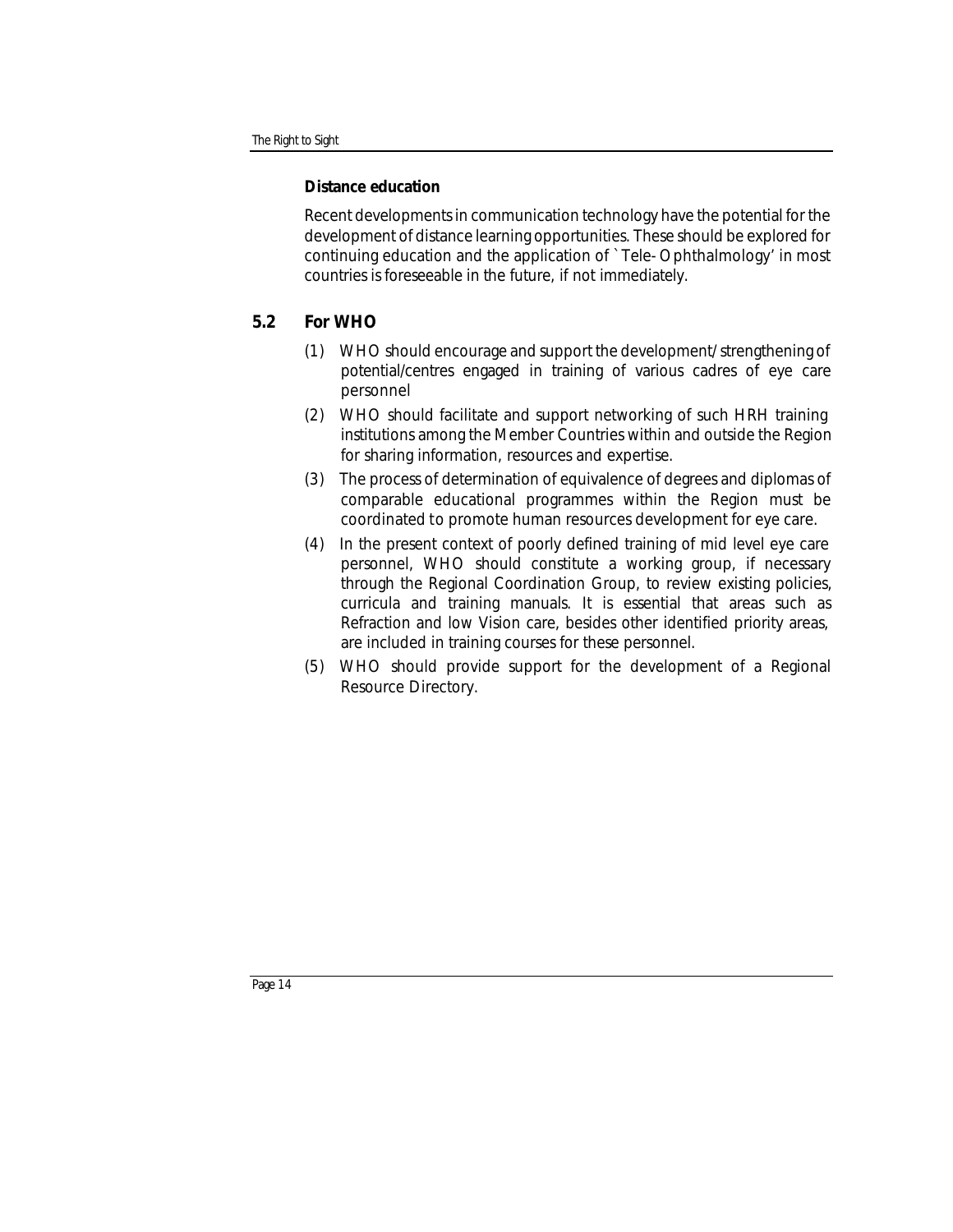# **Annex 1**

# **LIST OF PARTICIPANTS**

#### **Bangladesh**

Prof Abdul Hadi Faquir Director-cum-Professor National Institute of Ophthalmology and Hospital Sher-e-Bangla Nagar Dhaka Dr Deen Mohammed Noorul Huq Associate Professor National Institute of Ophthalmology and Hospital Sher-e-Bangla Nagar Dhaka

#### **Bhutan**

Mr Rinchen Namgyal Personnel Officer Health Department Thimphu

Dr Kunzang Getshen **Ophthalmologist** Jigme Dorji National Referral Hospital Thimphu

#### **India**

Dr H.K. Tewari Chief Dr R. P. Centre for Ophthalmic Sciences All India Institute of Medical Sciences Ansari Nagar New Delhi

Dr D. Bachani Assistant Director-General (Ophthalmology) Directorate-General of Health Services Ministry of Health and Family Welfare Nirman Bhawan, New Delhi

Dr G.V.S. Murthy Associate Professor Dr R. P. Centre of Ophthalmic Sciences All India Institute of Medical Sciences Ansari Nagar New Delhi Dr Anand Kannan Vice Chancellor M.G.R. Medical University Chennai Tamil Nadu

#### **Indonesia**

Prof Dr Harry H.B. Mailangkay Vice Chairman Indonesia Collagium on Ophthalmology Indonesia Ophthalmologist Association (PERDAMI) Jakarta Dr Faizati Karim, MPH Chief Sub-Directorate of Community Eye and Ear Health Directorate of Selected Community Health Ministry of Health Jakarta

#### **Maldives**

Dr (Ms) Hafeeza Ali Programme Manager Ministry of Health Male

#### **Myanmar**

Dr Nyunt Maung Project Manager/Deputy Director Trachoma and Blindness Control Project Department of Health Yangon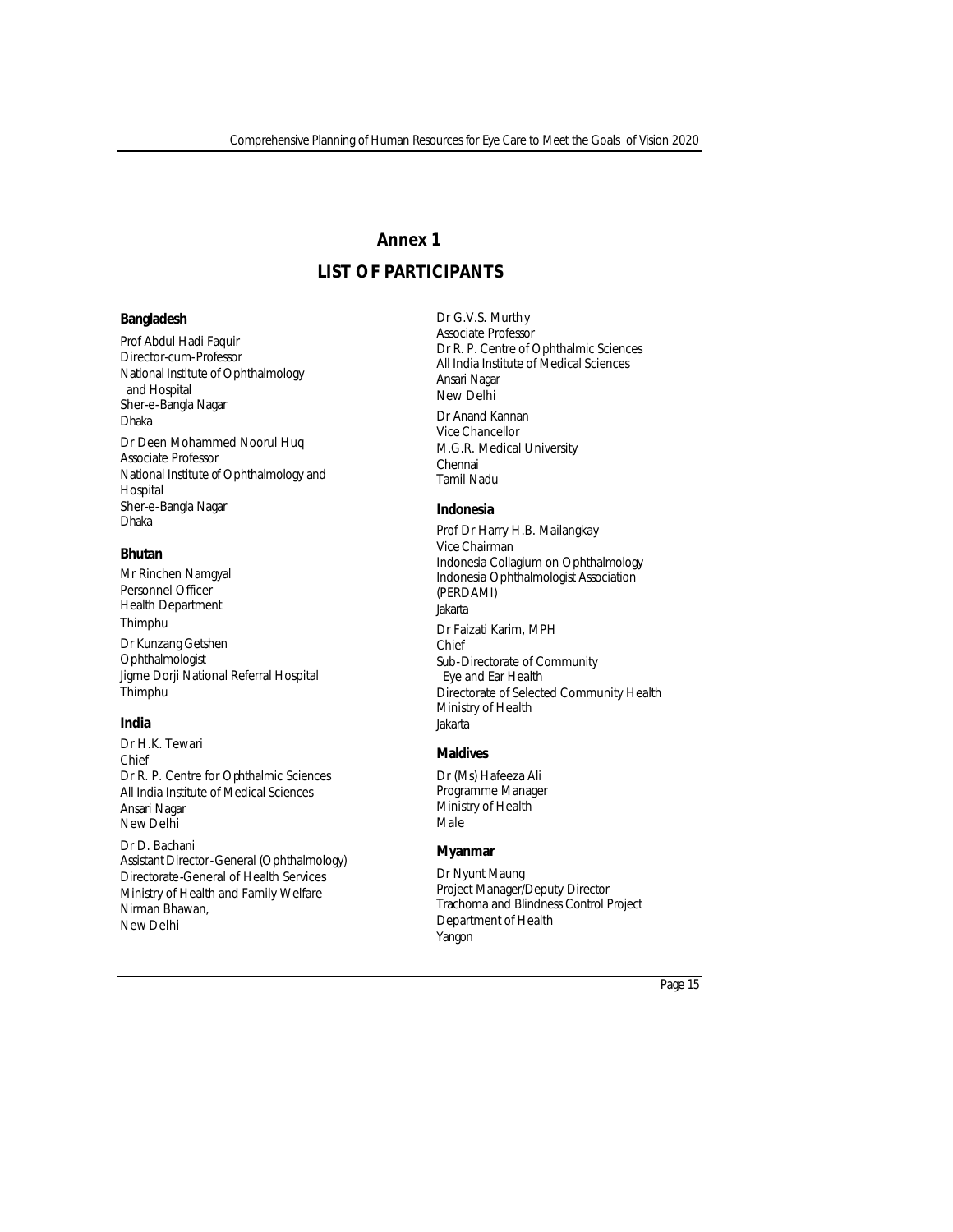Dr Thuzar Han Regional Officer Trachoma and Blindness Control Project Department of Health Shwebo, Sagaing DiVision Yangon

#### **Nepal**

Dr Shashank Koirala **Director** B P Koirala Lions Centre for Ophthalmic Studies Maharajgunj

Dr R.P. Pokhrel Chairman Nepal Netra Jyoti Sangh Kathmandu

Dr B.K. Malla **Director** Nepal Eye Hospital Kathmandu

Dr D.B. Shahi Programme Manager Prevention and Control of Blindness Project Kathmandu

#### **SRI** L**ANKA**

Dr H.S.B. Tennakoon Deputy Director General (Medical Services) Department of Health Services Colombo -10

## **THAILAND**

Dr Watanee Jenchitr. Senior Medical Officer Priests Hospital Department of Medical Services Bangkok

Mr Weraphan Suphanchaimat **Director** Provincial Health Development Bureau The Permanent Secretary of Public Health Bangkok

#### **WHO SECRETARIAT**

Dr Sawat Ramaboot, Ag. Director, SCN, SEARO

Dr Madan P. Upadhyay RA-DPR, SEARO

Dr P.C. Karmacharya STC-DPR, SEARO

Dr P.T. Jayawickramarajah HRH, SEARO

Dr R. Pararajasegaram, STP-PBD, WHO HQ

Dr Raj Kumar New Delhi

Dr Ayu Bulantrisna Djelantik STC-DPR, SEARO

Dr Gyanendra Sharma STC-DPR, SEARO

#### **REGIONAL Coordination Group IAPB**

Dr Usha Kim C/o Lions Aravind Institute of Community Ophthalmology Aravind Eye Hospital 1, Anna Nagar Madurai, Tamil Nadu, India

Mr R.D. Thulasiraj Regoinal Chair IAPB South-East Asia Region Lions Aravind Institute of Community Ophthalmology Aravind Eye Hospital 1, Anna Nagar Madurai, Tamil Nadu, India

#### **ORBIS**

Dr Sk Md Aminul Islam Country Director House No. CES(B) 21 Road No. 118, Gulshan Dhaka –1212, Bangladesh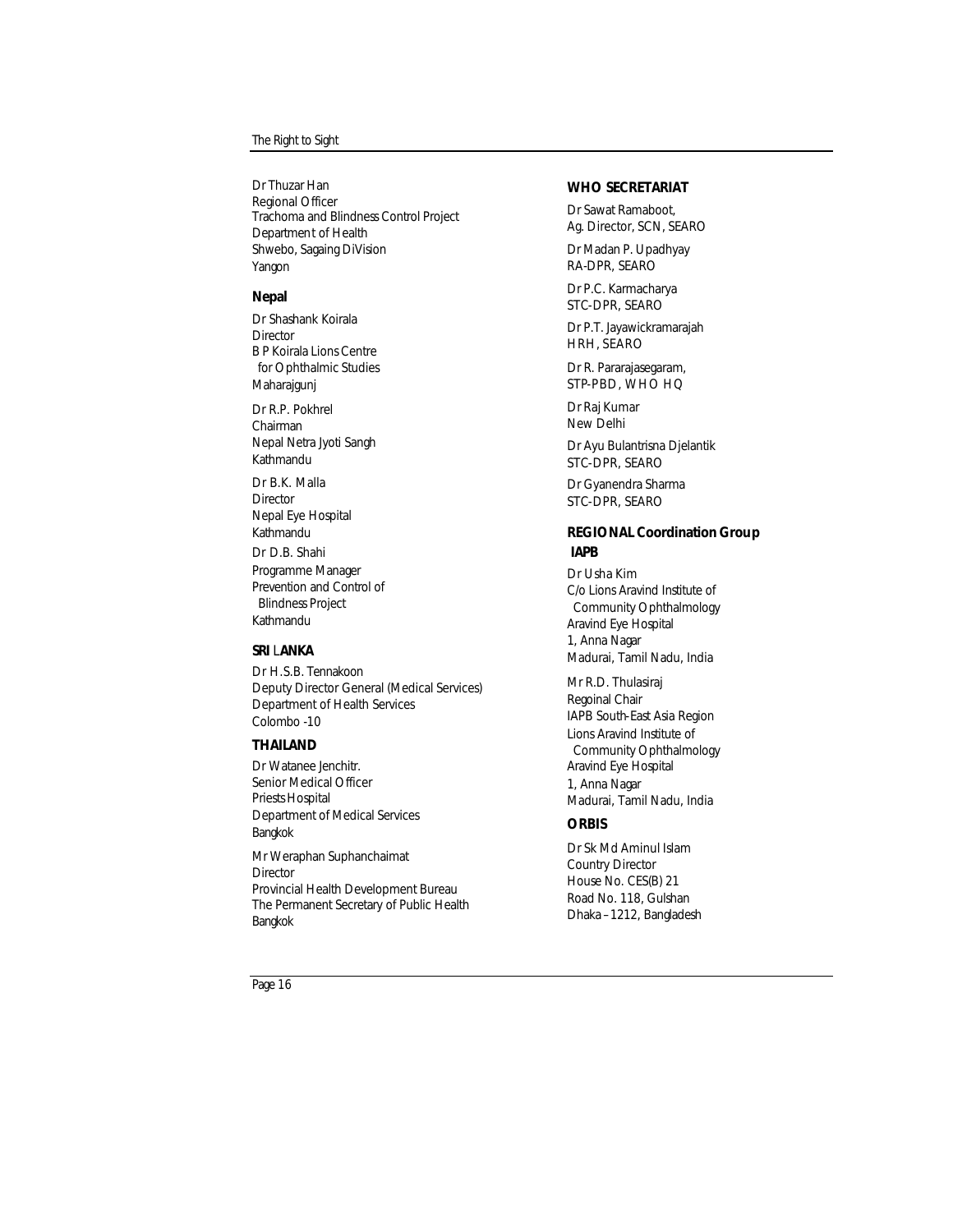#### **CBM (Christoffel Blinden Mission)**

Mr John Tressler Christian Blind Mission South-East Asia Regional Office (North) C-23, Sector 26, NOIDA-201 301, Uttar Pradesh, India

#### **Sight Savers International**

Mr Ronnie Graham Grosvenor House, Bolnore Road Haywards Heath West Sussex, RH16 4BX, UK

#### **Lions Sightfirst**

Dr A.K. Chaudhry Technical Adviser-Lions Sight First Chirag Eye centre 121 Pocket D, Mayur Vihar Phase 11 New Delhi 110 091, India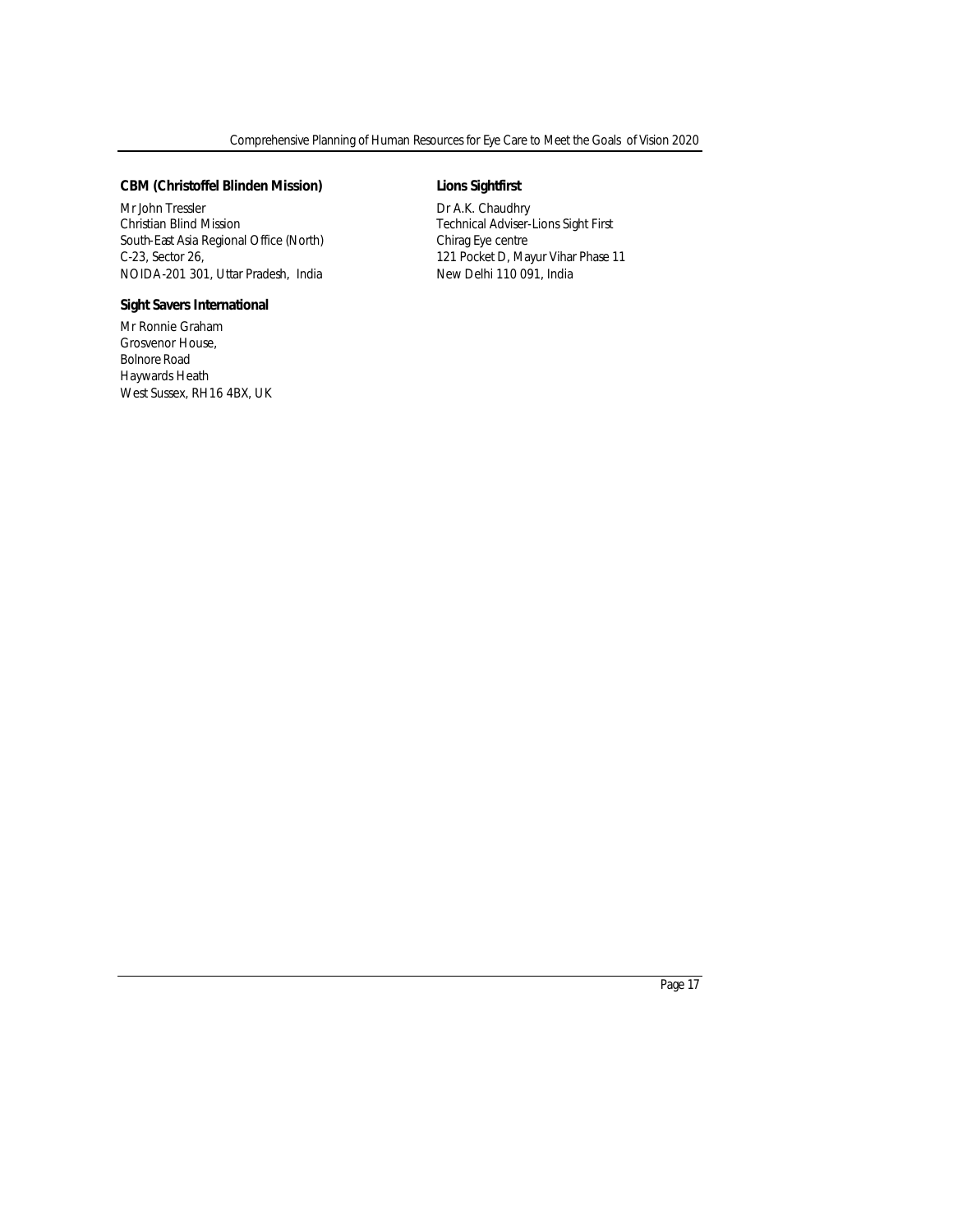# **Annex 2 PROGRAMME**

#### **Tuesday, 11 December 2001**

| $0900 - 1000$ hrs |  | Registration |
|-------------------|--|--------------|
|-------------------|--|--------------|

1000 – 1030 hrs − Inaugural Session

#### **PLENARY SESSION I**

| 1030 - 1300 hrs | Global Perspective of Human Resources in the Context of |
|-----------------|---------------------------------------------------------|
|                 | Vision 2020 - Dr Pararajasegaram, WHO, HQ, Geneva       |

Regional Perspective on Human Resources in the Context of Vision 2020 - Dr Madan Upadhyay, RA -SEARO, New Delhi

# **Primary Eye Care Personnel**

#### *Primary eye care and its providers in highly populated countries*:

- Bangladesh Experience Primary Eye Care for combating Nutritional Blindness
- − India Experience Training of Primary Eye Care Workers
- − Indonesia Experience Primary Eye Care for combating Nutritional Blindness

#### *Primary eye care and its providers in moderately populated countries*:

- − Myanmar Experience Controlling Trachoma through Primary Eye Care
- Nepal Experience Training of Primary Eye Care Personnel
- − Thailand Experience Primary Eye Care: A Sustainable Model
- − Sri Lanka Experience: Primary Eye Care
- − DPR Korea Experience Primary Eye Care in DPR Korea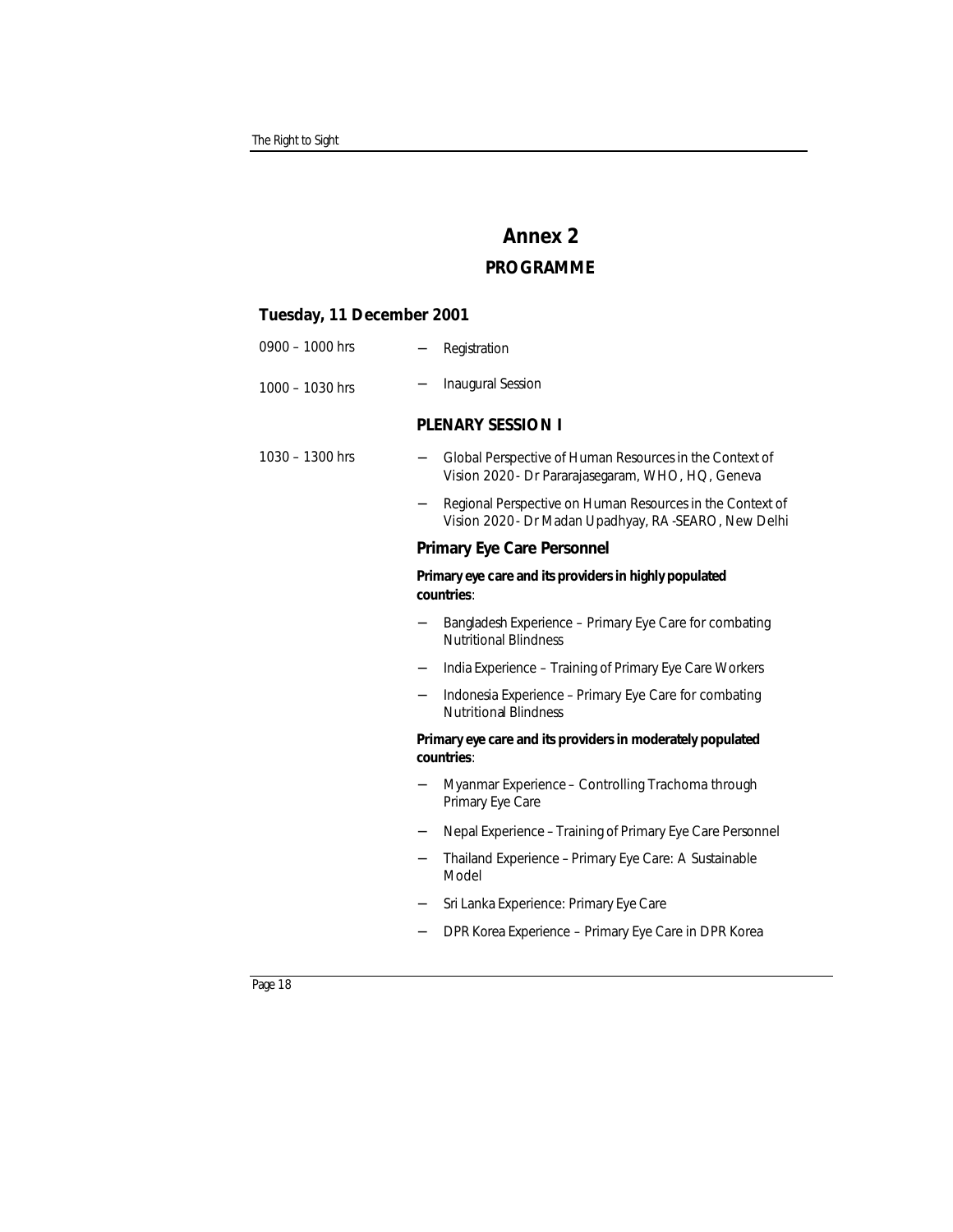## *Primary Eye Care and its providers in countries with small and scattered population***:**

- − Bhutan Experience Training and deployment of Human **Resources**
- Maldives Experience Training and deployment of Human **Resources**

#### **Discussion**

| 1400-1700 hrs |  | Human Resource Requirements for Primary Eye Care |  |  |  |  |
|---------------|--|--------------------------------------------------|--|--|--|--|
|---------------|--|--------------------------------------------------|--|--|--|--|

- − Role Clarification, Job Description and guidelines for core curriculum for primary Eye Care staff (including norms and standards)
- − Logistics for Training (including identification of training institutions, infrastructure requirements and intercountry/intracountry fellowships etc.)
- − Presentation of Group Reports and Discussions

#### **Wednesday, 12 December 2001**

#### **PLENARY SESSION II**

| $0830 - 0930$ hrs | - Undergraduate Ophthalmic Medical Education: Its role in |
|-------------------|-----------------------------------------------------------|
|                   | meeting the goals of Vision 2020: The Right to Sight      |

− Current status of undergraduate Ophthalmic Medical Education in South-East Asia Region: Dr G V S Murthy

## **GROUP WORK**

- Role clarifications and job description of general practioners for Vision 2020  $0930 - 1215$  hrs
	- − Reorientation of undergraduate medical education to meet the goals of Vision 2020: The Right to Sight
	- − Logistics for Training (including identification of training institutions, infrastructure requirements and intercountry/intracountry fellowships etc.)
	- − Presentation of Group Reports and Discussions

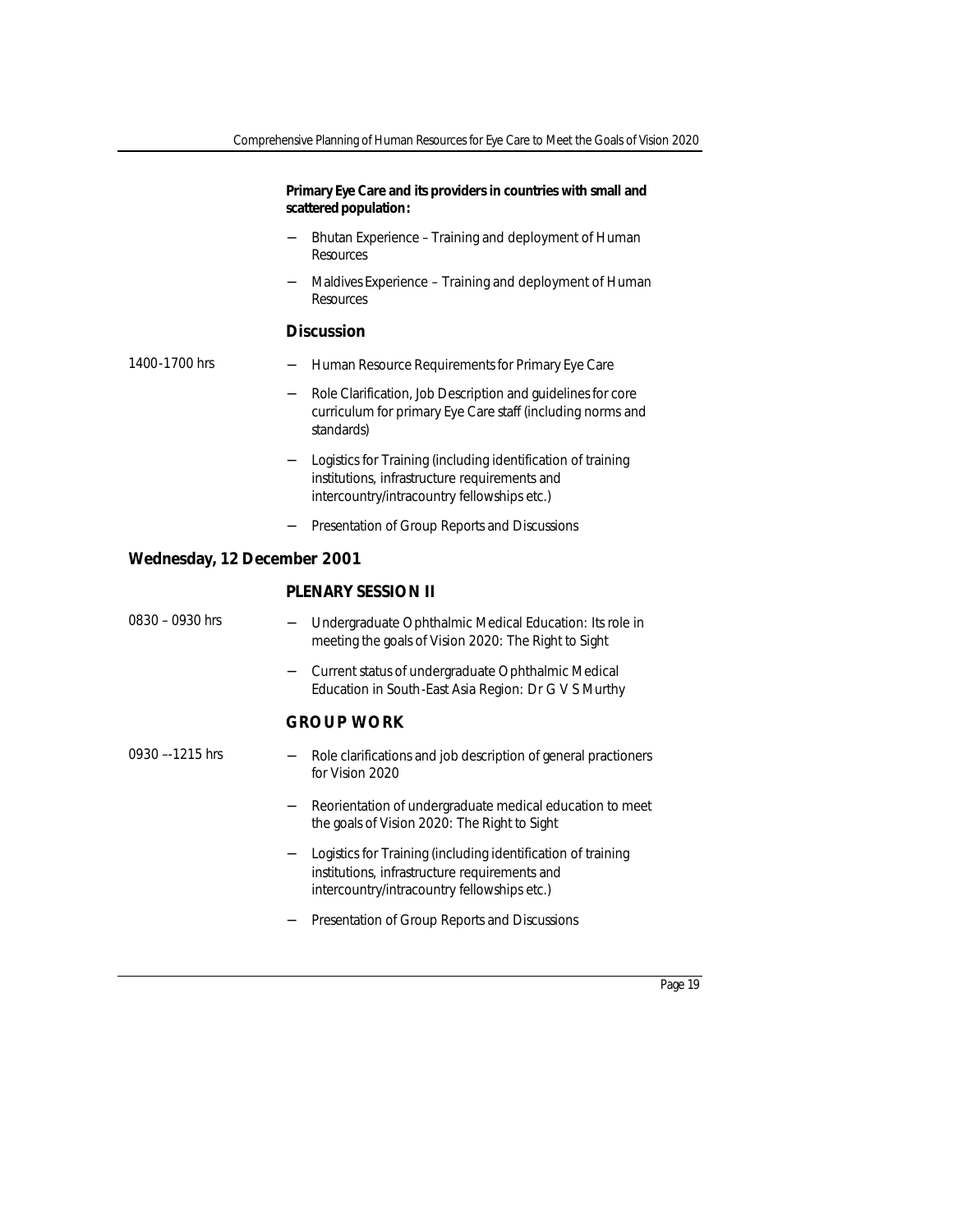| $1300 - 1400$ hrs          |  | Post Graduate Ophthalmic Medical Education                                                                                                                                 |  |  |
|----------------------------|--|----------------------------------------------------------------------------------------------------------------------------------------------------------------------------|--|--|
|                            |  | The role of ophthalmologists in meeting the goals of Vision<br>2020: The Right to Sight                                                                                    |  |  |
|                            |  | Ophthalmic manpower training in SEAR: Dr Karmacharya                                                                                                                       |  |  |
|                            |  | Post Graduate Ophthalmology in SEAR: Dr G V S Murthy                                                                                                                       |  |  |
|                            |  | <b>Discussion</b>                                                                                                                                                          |  |  |
| 1400 $-1700$ hrs           |  | Human Resource Requirements in the Region; Curriculum<br>reform to meet the goals of Vision 2020: The Right to Sight<br>(including discussion on weaknesses and strengths) |  |  |
|                            |  | Logistics for Training (including identification of training<br>institutions, infrastructure requirements and<br>intercountry/intracountry fellowships etc.)               |  |  |
|                            |  | Presentation of Group Reports and Discussions                                                                                                                              |  |  |
|                            |  | <b>PLENARY SESSION IV</b>                                                                                                                                                  |  |  |
| Thursday, 13 December 2001 |  |                                                                                                                                                                            |  |  |
| 0830-1215 hrs              |  | Mid Level Eye Care Personnel                                                                                                                                               |  |  |

− Situational Analysis of Mid level Personnel in South-East Asia : Dr Rajkumar

# **Discussions**

- − Human Resource Requirement in the Region: Category, Number and Distribution
- − Role clarification, description and guidelines for a core curriculum including community eye care
- − Logistics for Training (including identification of training institutions, infrastructure requirements and intercountry/intracountry fellowships etc.)
- − Presentation of Group Reports and Discussions

## **PLENARY SESSION III**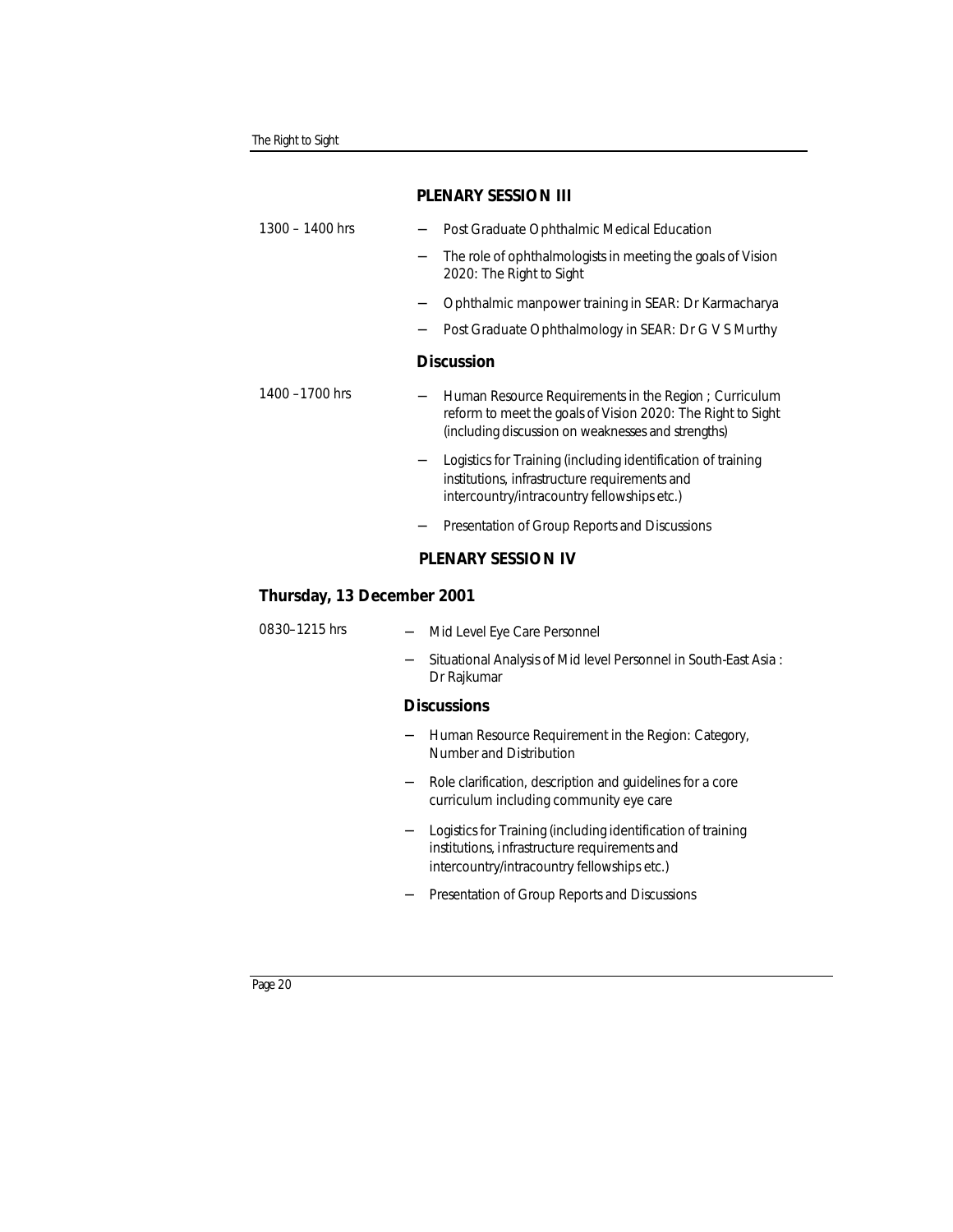# **PLENARY SESSION V**

| $1300 - 1400$ hrs        |                                                                                                                       |                                                                                                                                                |  |  |  |
|--------------------------|-----------------------------------------------------------------------------------------------------------------------|------------------------------------------------------------------------------------------------------------------------------------------------|--|--|--|
|                          |                                                                                                                       | Continuing Professional Development for Human Resources for<br>Eye Care to Meet the Goals of Vision 2020: The Right to Sight                   |  |  |  |
|                          |                                                                                                                       | Distance learning and its relevance to Eye Care: Dr Raj Kumar                                                                                  |  |  |  |
|                          |                                                                                                                       | <b>Discussion</b>                                                                                                                              |  |  |  |
| 1400 - 1700 hrs          |                                                                                                                       | Continuing Professional Development for Primary Eye Care<br>Personnel                                                                          |  |  |  |
|                          |                                                                                                                       | Continuing Professional Development for Mid level Eye Care<br>Personnel                                                                        |  |  |  |
|                          |                                                                                                                       | Continuing Professional Development for Ophthalmologist                                                                                        |  |  |  |
|                          |                                                                                                                       | Presentation of Group Reports and Discussions                                                                                                  |  |  |  |
| Friday, 14 December 2001 |                                                                                                                       |                                                                                                                                                |  |  |  |
| $0830 - 0900$ hrs        | Guidelines for Comprehensive planning of Human Resources for<br>Vision 2020: The Right to Sight: Dr P. C. Karmacharya |                                                                                                                                                |  |  |  |
|                          |                                                                                                                       | <b>PLENARY SESSION VI</b>                                                                                                                      |  |  |  |
| $0900 - 1300$ hrs        |                                                                                                                       | <b>Discussions</b>                                                                                                                             |  |  |  |
|                          |                                                                                                                       | Planning of Primary Eye Care Personnel                                                                                                         |  |  |  |
|                          |                                                                                                                       | Planning of Mid Level Eye Care Personnel                                                                                                       |  |  |  |
|                          | $\overline{\phantom{0}}$                                                                                              | Planning of Ophthalmologists                                                                                                                   |  |  |  |
|                          | $\qquad \qquad -$                                                                                                     | Presentation of Group Reports and Discussions                                                                                                  |  |  |  |
|                          |                                                                                                                       | Finalization of Guidelines for Comprehensive planning for<br>Human Resources for Vision 2020: The Right to Sight and<br><b>Recommendations</b> |  |  |  |
| 1300 - 1330 hrs          |                                                                                                                       | <b>Concluding Session</b>                                                                                                                      |  |  |  |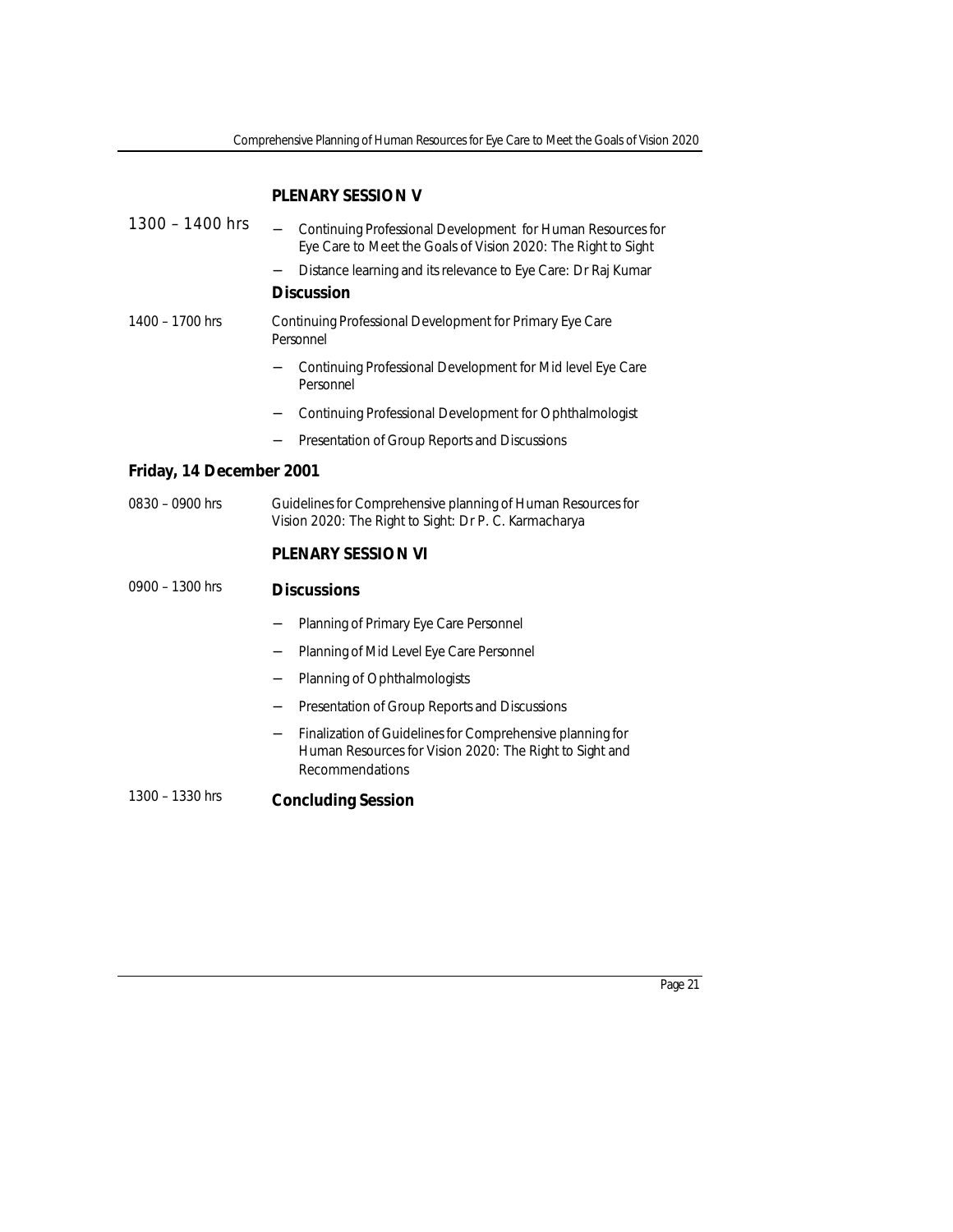# **Annex 3**

# **SUMMARY OF COUNTRY PRESENTATIONS**

# **Bangladesh**

- Bangladesh with 1% prevalence of blindness, has cataract (84%), agerelated macular degeneration (3.4%) and *Phthisis bulbi* including Vitamin A deficiency (2.9%) as the main causes of blindness.
- Primary eye care is provided by community workers at the grass root level, mid -level personnel like ophthalmic nurse and other para-professionals and medical officers (general physicians).
- Primary health care personnel are trained in primary eye care function to identify, manage, refer and record- keeping.
- These basic workers also carry out preventive, promotional and counseling functions. Training programmes for different cadres of eye care personnel at various levels have been developed.

# **Indonesia**

- Indonesia with 1.47% prevalence of blindness has cataract (52%), glaucoma (13.4%) and refractive error (9.5%) as main causes of blindness.
- Primary eye care is provided by midwives, nurses and general practitioners. Nurses below the age of 40 years with six months of work experience are trained for 21 days or 174 hours. The course consists of 72 hours of theory and 100 hours of practice and evaluation of two hours. Upon completion of the training they are posted again at the same Primary Health Centre known as Puskesmas or Community Eye Care Institution (CECI).
- General practitioners working in PHC/CECI are trained for 14 days or 102 hours. The course consists of theory and practice each of 50 hours and evaluated for two hours. They go back and serve for two years. There are 650 ophthalmologists for the entire country with a population of over 210 million, one fourth of the ophthalmologists reside in Jakarta. The ratio of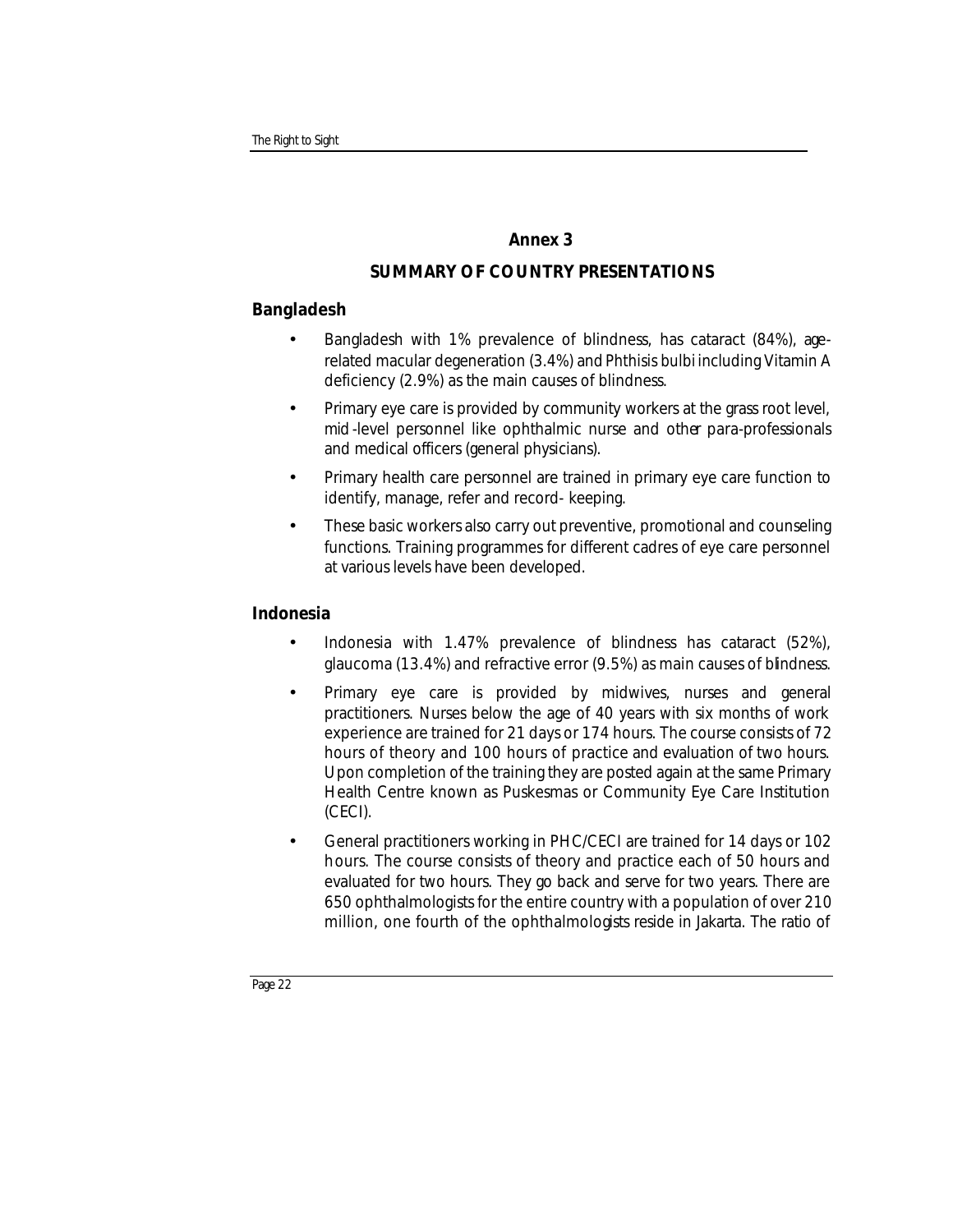ophthalmologist to population is 1:350000; that of nurse is 1:25000 and Refractionist 1:150000.

• The country has limited number of ophthalmic manpower at all levels with unequal distribution. Eye care programme has been accorded low priority and there is lack of strong political commitment.

# **Maldives**

- The Faculty of Health Sciences is entrusted with the responsibility of production of human resources for health for the entire country. At the island and atoll level, primary health care personnel are providing primary eye care. In view of the services they are rendering, this cadre needs shortterm exposure in primary eye care.
- Eye care in Maldives is rendered by a handful of personnel viz one ophthalmologist, one ophthalmic assistant and five nurses briefly trained in ophthalmology.
- Maldives also enjoys the service of two expatriate ophthalmologists. Currently three nationals are undergoing postgraduate training. In general, there is shortage of all cadres of ophthalmic personnel.

# **Myanmar**

- Myanmar with 0.9% prevalence of blindness has cataract (63%) glaucoma (16%), posterior segment diseases (7%) and trachoma 4% (in 1964 it was 40%) as the major causes of blindness.
- Basic health workers including nurses and volunteers are trained in primary eye care. Trainers of primary eye care, general practitioners and other cadres of health personnel are also trained by ophthalmic health assistants or ophthalmologists depending on the level of trainees. The course contents consist of epidemiology of blindness, basic anatomy and physiology, ocular examination with diagnosis and management of both acute and chronic conditions, community exposure and evaluation.
- Primary eye care in Myanmar is provided through primary health care approach by the community. It is intended to man each village (village of about 2,000 people) with one trained primary eye care worker to provide eye care services at the periphery.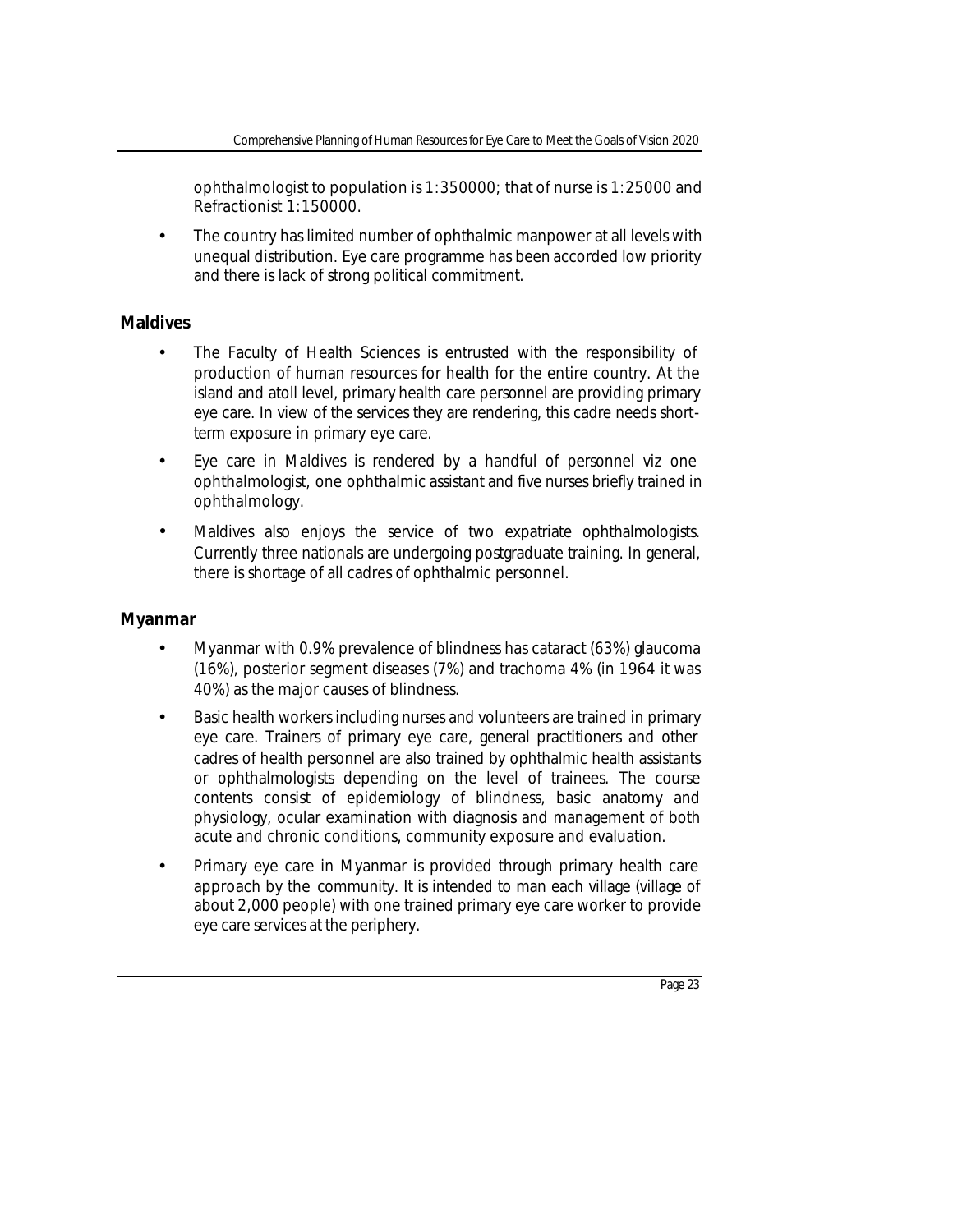• The substantial reduction of prevalence of trachoma from 64% in 1964 to 4% is a success story. However, Myanmar too has shortage of ophthalmic manpower at all levels of eye care and more so in rural areas.

# **Nepal**

- Nepal with 0.8% of prevalence of blindness has cataract (70%), trachoma (2.4%) and xerophthalmia (1%) as the main causes of blindness. Primary eye care is provided through integrated primary health care. There is provision for training of basic health workers in primary eye care at eye hospitals spread throughout the country.
- Nepal offers two mid level ophthalmic manpower training programmes viz ophthalmic assistant under the aegis of Council for Technical Education and Vocational Training (CTEVT) and Bachelor in Optometry under Institute of Medicine, Tribhuvan University. The ophthalmic assistant programme after 10 years of schooling is of 3.25 years duration. They assist in outdoor, indoor, surgery, refraction, pharmacy and perform minor procedures such as entropion correction independently. They are also engaged in community eye care activities like screening, eye health education and p atient counseling.
- Bachelor of optometry programme is of three years of duration after 12 years of schooling. Optics, refraction, contact lens, basic sciences including ocular microbiology and pathology, epidemiology, examination and management of common eye conditions constitute the core curriculum. This ophthalmic workforce is geared to play a critical and synergistic role in providing eye care services, to particularly address the need for refractive services.

# Sri Lanka

This country has a national plan for prevention and control of blindness now in operation for over a decade built into the existing health care system. Primary health care workers are trained to treat common eye conditions and prevention of eye diseases. Identification of eye emergencies and referral is well incorporated into primary health care services. Therefore, instead of envisaging a separate cadre, the existing primary health care personnel go through in-service training programme to provide eye care. This sort of training is conducted at a local level with involvement of medical officers, epidemiologist and health educators.